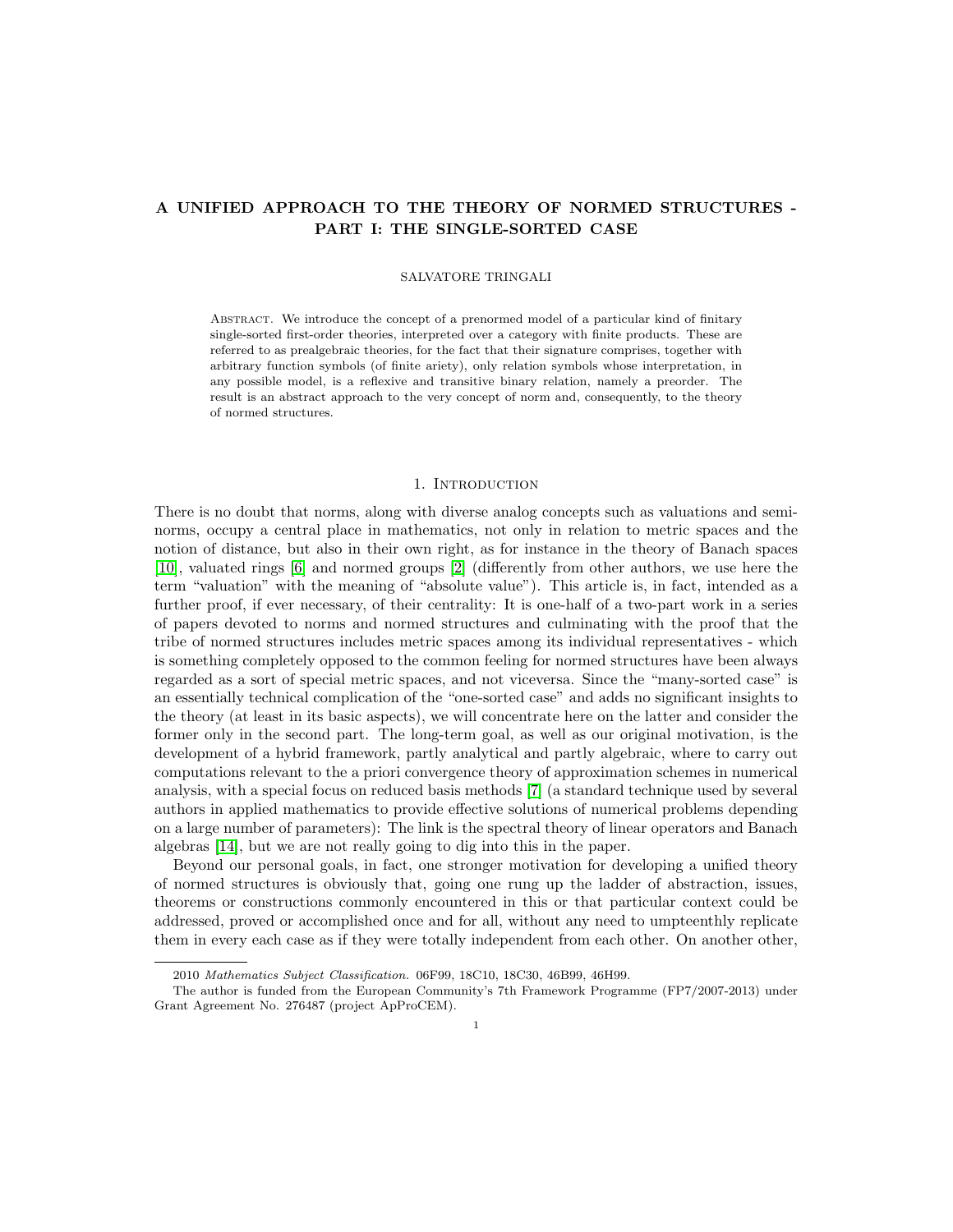from a more philosophical perspective, a higher level of abstraction could suggest, at some point, new directions of research or provide fresh insights for a deeper comprehension of the ontology of familiar concepts. E.g., by separating what is essential from what is accidental in our basic definitions, or by smoothing out, from the natural perspective of categories, a certain degree of arbitrariness that may be inherent to the traditional view.

In this respect, one of the main achievements here is the introduction of an abstract notion of norm for models of a special kind of finitary first-order theories interpreted over a category K with (all) finite products (see Appendix [A\)](#page-15-0). Such theories will be called subalgebraic, due to the fact that their signature includes, together with arbitrary function symbols, only relation symbols whose interpretation is always a partial order (algebraic structures are covered as a special case). The corresponding models will be referred to as K-models, to stress the role of K in the picture. In particular, it will be proved that all the K-models of a given collection of prealgebraic theories form themselves a category whose morphisms can be eventually understood as "norms". This is used, in turn, to build up another category (over a fixed K-model), whose objects are ultimately an abstraction of normed spaces and whose morphisms are, in a generalized sense, "short maps" between them.

Upon these premises, we show by a number of examples how to recover down-to-earth constructions of common use in the everyday practice, for a variety of applications ranging from functional analysis to linear algebra and number theory, such as normed groups and valuated rings (Part I), normed spaces and normed algebras (Part II), and variants, generalizations or specializations thereof including seminormed semigroups, pseudo-semivaluated fields, normed modules over valuated rings, etc. In this respect, we will face, in the next pages, the following (somewhat vague) questions: What is abstractly a norm? And what are the essential features that one should retain in order to give a purely algebraic definition of a norm, to the degree that normed structures can be ultimately identified with the objects of an appropriate category and norms with the arrows between these objects? The answers provided in the sequel are certainly far from being exhaustive and definite, but we are confident that the subject may be worth the effort and our hope is that it can attract the interest of other researchers in the field, for the benefits are potentially great: push on the use of categorical methods in analysis and analytical methods in category theory.

To the best of our knowledge, the only previous contribution in this line dates back to the 2008 Ph.D. thesis of G.S.H. Cruttwell [\[8,](#page-17-3) Ch. 3]. There, partially based on work by M. Grandis [\[9\]](#page-18-2), the author gives a categorical abstraction of normed groups by regarding a group norm as a (lax) monoidal functor from a compact closed category  **to a monoidal category**  $**M**$ **. Then,** he considers the category **AbNorm** with objects given by Abelian normed groups and arrows by group homomorphisms which are also weakly contractive maps. Lastly, he defines a normed (unital) ring R as a one-object category enriched over **AbNorm** and a normed module over R as an AbNorm-functor  $\mathcal{R} \to \text{AbNorm}$  (having once recognized that AbNorm is a category enriched over itself). Our approach is substantially different (despite of a few points in common). We do not focus on a restricted class of familiar normed structures to describe them from the general perspectives of categories. Rather, we combine the language of categories with that of model theory to invent a general notion of "norm", which applies especially to any arbitrary model of any algebraic theory, to the degree that normed groups, normed rings and normed modules result, among the others, as an instance of a general concept of normed structure.

Many ideas in this paper have been influenced by the prominent work of R. Lowen on approach spaces [\[13\]](#page-18-3) and F.W. Lawvere on algebraic theories [\[12\]](#page-18-4) and generalized metric spaces [\[11\]](#page-18-5). From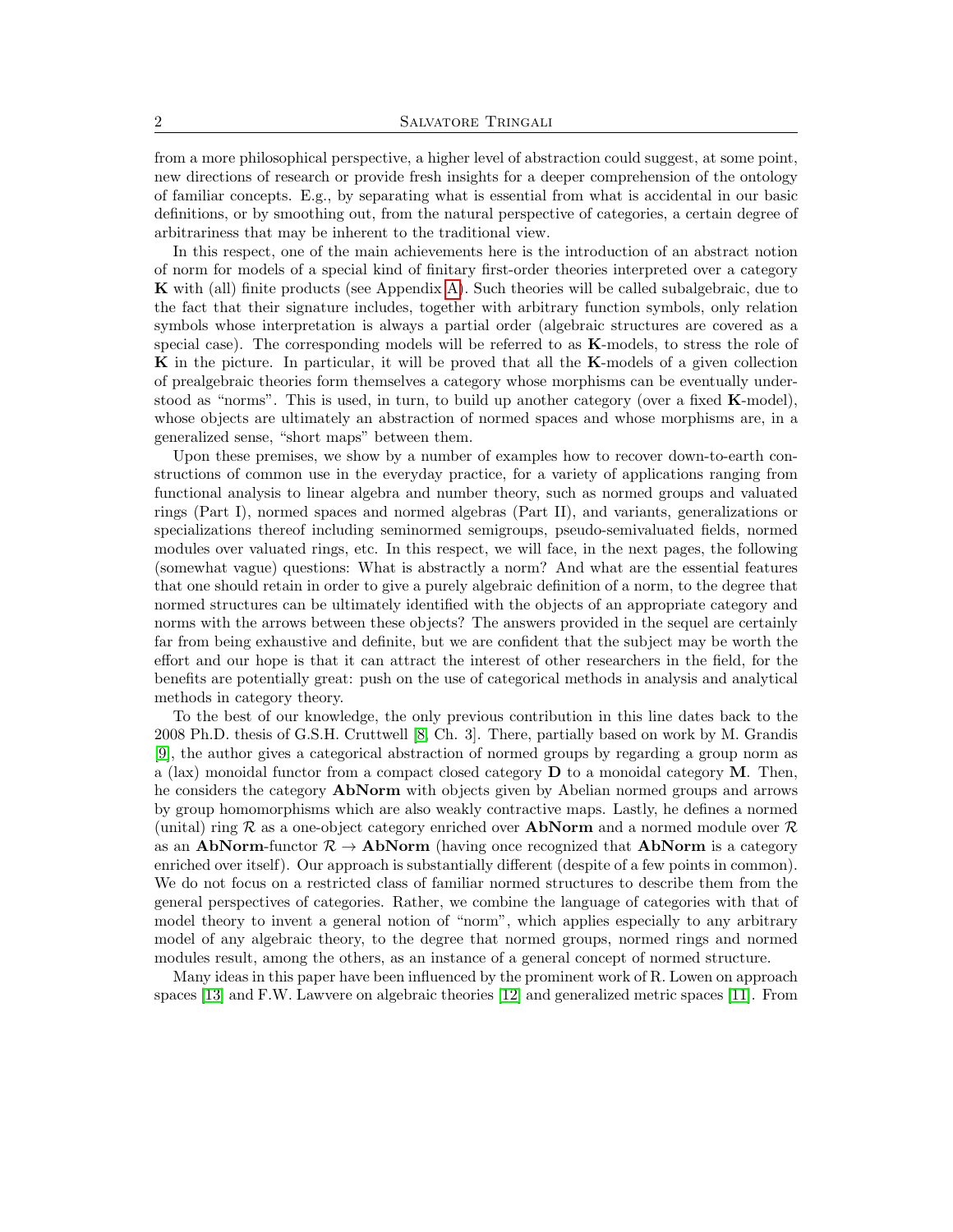a categorical point of view, extended pseudometric spaces and extended pseudoquasimetric spaces, along with their corresponding Lipschitz maps, have the best properties that one can actually expect from a category of metric spaces: It is possible, within them, to form quotients and take arbitrary products and coproducts. Dropping the attribute "extended" implies that, in general, only finite products and coproducts will exist, while curtailing the prefix "pseudo" affects the existence of quotients. Moving from these considerations, it seems quite reasonable, in search of a "good" answer to questions concerning the "real nature" of norms, to focus first on the weaker notions of seminorm and pseudoseminorm. This leads to one more basic insight, which has been central in this research and can be roughly outlined as follows.

Loosely speaking, a homomorphism of two algebraic structures of the same type, as described in the language of model theory, is a function between the underlying sets with the property of "preserving the operations". Then, one observes that, with a little effort of imagination, a seminorm, say, on a real vector space exhibits almost the same behaviour:

- (i) Its codomain is a special "reference structure". In the toy case that we are considering, this is the set of non-negative real numbers, herein denoted by  $\mathbb{R}^+_0$ , together with its standard structure of totally ordered semiring (in this paper, a semiring means a ring without additive inverses and we do not intentionally regard  $\mathbb{R}^+_0$  as an ordered semifield).
- (ii) It preserves the additive identity (a nullary operation). This has always been something subtle (and, hence, interesting) to our eyes: In the final analysis, one is basically requiring a seminorm to map a distinguished element  $a$  in the domain to a distinguished element b in the codomain, in a context where a and b play the same (algebraic) role, but still in a match lining up essentially different teams (both of them are identities, but in structures marked by significant differences).
- (iii) It relates a sum (of vectors) to a sum (of scalars) by means of an inequality.
- (iv) It equates the product of a scalar by a vector to a product of two scalars, which is informally the same as saying that it preserves the products, except that the one product and the other have very little in common, at least at a first glance.

That said, the next step is to give emphasis to something absolutely obvious, i.e., that equalities and inequalities, appearing in such a fundamental way in the (classical) definition of seminorms, have in common the property of being orders. Some of them are partial, as for the equality relation, while others are total, like in the case of the standard order on the set of real numbers, but they all are orders, i.e., reflexive, antisymmetric and transitive binary relations. And it is just by using orders and relaxing equalities to inequalities that we can manage to relate structures of different types and "let them play a good game."

This intuition is strengthened by the inspection of other similar constructions encountered in various fields of the mathematical landscape. E.g., a group seminorm can be abstractly defined, based on common terminology and notation from model theory (cf. Remarks [2,](#page-4-0) [3](#page-4-1) and [6\)](#page-5-0), as a function  $\|\cdot\|$  from a group  $(G; +, -, 0_G)$  to an ordered monoid  $(M; +, 0_M; \leq_M)$  such that  $||a+b|| \leq M ||a|| + ||b||$  for all  $a, b \in G$  and  $||0_G|| = 0_M$ , and this is, indeed, called a group norm if it is symmetric (with respect to the unary operation of negation) and  $||a|| = 0_M$  for some  $a \in G$  if and only if  $a = 0_G$ . Likewise, an absolute value is defined, in the context of ring and field theory, as a function  $|\cdot|$  from a domain  $(D; +, \cdot, -, 0_D)$  to an ordered ring  $(R; +, \cdot, -, 0_R; \leq_R)$  such that  $|\cdot|$  is a group seminorm from the (Abelian) group  $(D; +, -, 0_D)$  to the (Abelian) ordered monoid  $(R_0^+;+,0_R;\leq_R)$  such that  $|a\cdot b|=|a|\cdot|b|$  for all  $a,b\in D$ , where  $R_0^+:=\{a\in R:0_R\leq_R a\}.$ Thus, it is naively apparent the existence of a common pattern among these definitions, and the primary goal of the paper is, indeed, to give it an explicit formal description.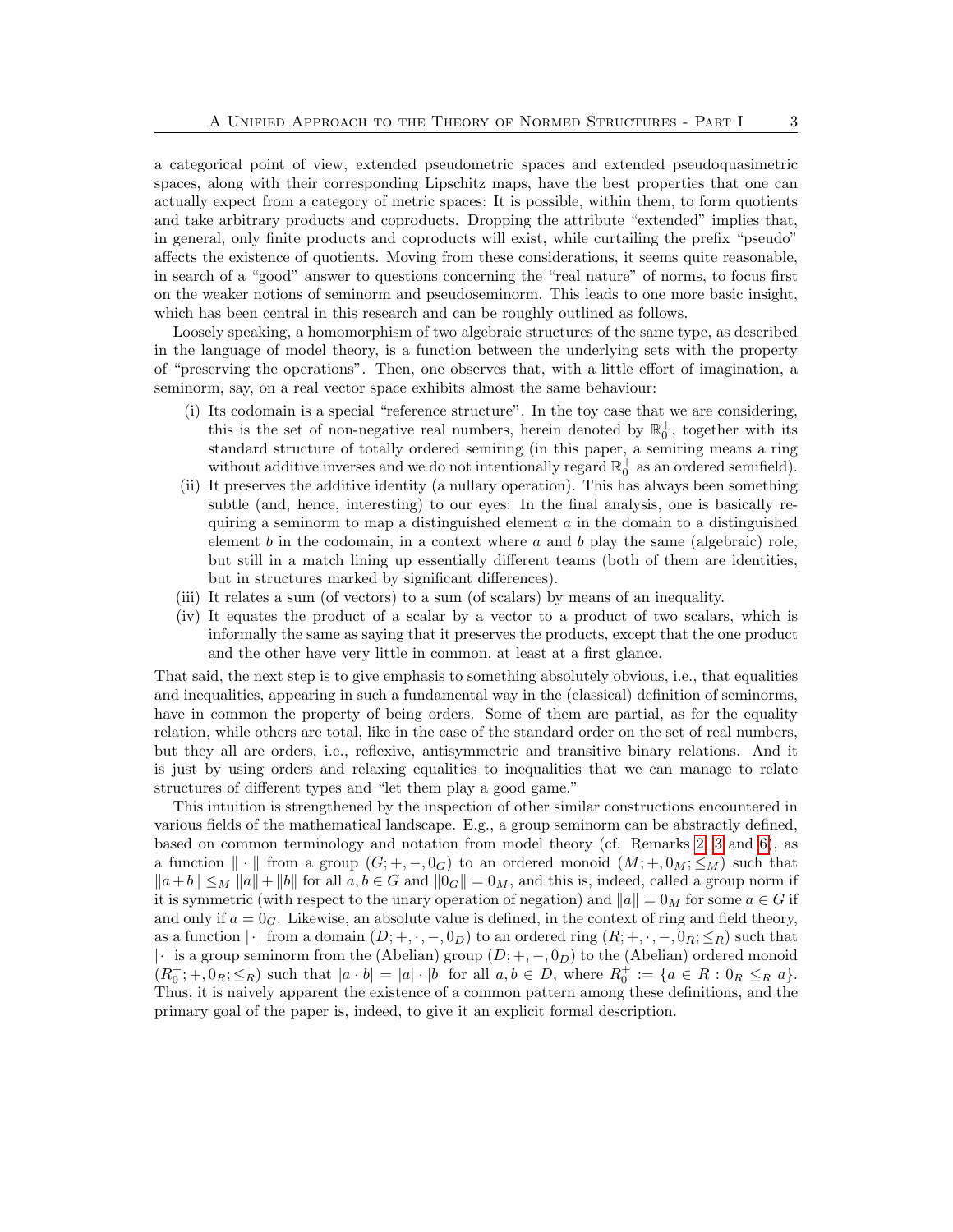<span id="page-3-1"></span>1.1. Basic notation and terminology. We set our foundations in the Neumann-Bernays-Gödel axiomatic class theory (NBG), as presented in [\[15,](#page-18-6) Ch. IV]. We use  $\mathbb N$  for the non-negative integers and  $\mathbb{Z}, \mathbb{Q}$  and  $\mathbb{R}$  according to their standard meaning. Unless differently stated, each of these sets will be endowed with its ordinary order and operations.

If X, Y are classes,  $D \subseteq X$  and  $f \subseteq D \times Y$  is such that, for every  $x \in D$ , there exists only one  $y \in Y$  such that  $(x, y) \in f$ , one says that f is a [total] function (or map, mapping, or similia)  $D \to Y$ , but also that f is a partial function from X to Y. In this case, D, X and Y are called, each in turn, the domain, the source and the target of f. In particular, we write dom(f) for D and use the notation  $f : X \to Y$  (an arrow with a vertical stroke) for a partial function f from X to Y. Note that, formally, a partial map from X to Y is an ordered triple  $(X, Y, f)$  for which f is a function  $D \to Y$  for some  $D \subseteq X$ . Yet, we will often identify  $(X, Y, f)$  with f when it is convenient to do that and it is clear from the context which classes must be used as source and target. Lastly, if  $S \subseteq X$  and g is a function  $X \to Y$ , then we denote by  $g_{|S}$ , as is customary, the mapping  $S \to Y : x \mapsto f(x)$  and refer to  $g_{|S}$  as the restriction of g to S.

For C a class, we write  $\{X_i\}_{i:I\to\mathcal{C}}$  to denote a collection of distinguished members of C that are indexed by another class  $I$  and refer to it as an indexed family of elements of  $C$  if making explicit reference to  $I$  is not necessary. Unless differently stated, all indexed families considered in this paper are implicitly indexed by sets, and the above notation is simplified, as is usual, to  $\{X_i\}_{i\in I}$  whenever C is implied by the context, and indeed to  $\{X_i\}_{i=1}^n$  if  $|I|=n$  for some  $n\in\mathbb{N}$ (an empty family if  $n = 0$ ). Finally, for X a set, we write |X| for its cardinality.

1.2. Organization. In Section [2,](#page-3-0) after having recalled some rudiments of model theory and given definitions useful to adapt them to our specific needs, we give the notion of structure used through the paper. Then, in Section [3,](#page-5-1) we introduce prealgebraic [resp. subalgebraic] theories and prenorms [resp. subnorms] and prove the main result of the paper (i.e. Proposition [3.1\)](#page-9-0), subsequently presenting the category of prealgebraic [resp. subalgebraic] K-models relative to a certain family of prealgebraic  $[resp.$  subalgebraic theories, where  $\bf{K}$  is a category with finite products. Section [4](#page-10-0) discusses prenormed [resp. subnormed] models and Section [5](#page-12-0) shows how these are ultimately an abstraction of familiar normed structures, such as normed groups and valuated rings, by a number of examples. Lastly, Appendix [A](#page-15-0) provides a short introductory overview to category theory. The intent is twofold. On the one hand, we feel necessary to fix, once and for all, basic notation and terminology that we are going to use, both here and in future work, to deal with categories. On the other, this article has been motivated by research in the field of numerical analysis, and therefore it aims to attract the interest not only, say, of categorists but also of non-specialists in the area.

## 2. Finitary single-sorted signatures and structures thereof

<span id="page-3-0"></span>In the traditional language of model theory and first-order logic [\[19\]](#page-18-7), a (finitary single-sorted) signature, or type, is a triple  $\sigma = (\Sigma_f, \Sigma_r, ar)$ , where  $\Sigma_f$  and  $\Sigma_r$  are disjoint sets not including logical symbols of the underlying formal language and ar is a map  $\Sigma_f \cup \Sigma_r \to \mathbb{N}^+$ . The members of  $\Sigma_f$  are called function symbols, those of  $\Sigma_r$  relation symbols. For each symbol  $\zeta \in \Sigma_f \cup \Sigma_r$ ,  $ar(\zeta)$  is referred to as the ariety of  $\zeta$ : one says that  $\zeta$  is an n-ary function symbol if  $\zeta \in \Sigma_f$  and  $ar(\zeta) = n + 1$  and an *n*-ary relation symbol if  $\zeta \in \Sigma_r$  and  $ar(\zeta) = n$ . Note explicitly that we do not allow for nullary relation symbols. A subsignature of  $\sigma$  is any signature  $\sigma_0 = (\Sigma_{f,0}, \Sigma_{r,0}, \text{ar}_0)$ such that  $\Sigma_{f,0} \subseteq \Sigma_f$ ,  $\Sigma_{r,0} \subseteq \Sigma_r$  and  $\text{ar}_0$  is the restriction of ar to  $\Sigma_{f,0} \cup \Sigma_{r,0}$ . In addition to this, we say that  $\sigma$  is algebraic if  $\Sigma_r = \emptyset$  and balanced if there exists a bijection  $\phi : \Sigma_f \to \Sigma_r$ .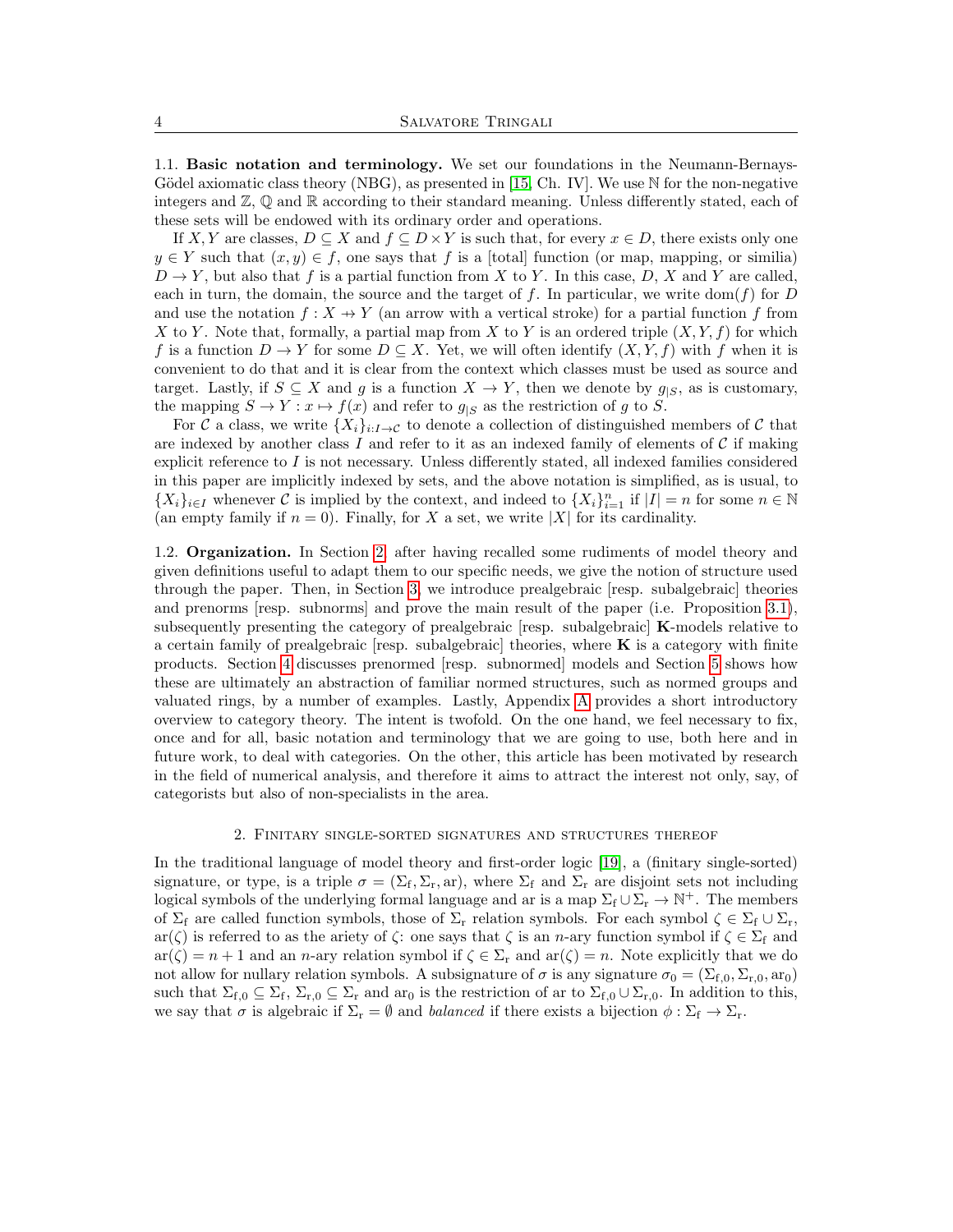<span id="page-4-2"></span>**Remark 1.** A balanced signature  $\sigma = (\Sigma_f, \Sigma_r, \text{ar})$  can be, and will be, systematically represented as  $({\{(s_r, \rho_r)\}}_{r \in R}; \text{ar})$ , where  $\{s_r : r \in R\} = \Sigma_f$  and  $\{\rho_r : r \in R\} = \Sigma_r$ .

Provided that  $\sigma_i = (\Sigma_{f,i}, \Sigma_{r,i}, \text{ar}_i)$  is a signature  $(i = 1, 2)$ , we define a signature homomorphism from  $\sigma_1$  to  $\sigma_2$  to be a map  $\alpha : \Sigma_{f,1} \cup \Sigma_{r,1} \to \Sigma_{f,2} \cup \Sigma_{r,2}$  such that  $\alpha(\Sigma_{f,1}) \subseteq \Sigma_{f,2}, \alpha(\Sigma_{r,1}) \subseteq \Sigma_{r,2}$ and  $ar_2(\alpha(\zeta)) = ar_1(\zeta)$  for every  $\zeta \in \Sigma_{f,1} \cup \Sigma_{r,1}$ . If so, we write that  $\alpha : \sigma_1 \to \sigma_2$  is a signature homomorphism. In addition to this, for  $\sigma_0 = (\Sigma_{f,0}, \Sigma_{r,0}, \text{ar}_0)$  a subsignature of  $\sigma_1$ , we say that a signature homomorphism  $\alpha_0 : \sigma_0 \to \sigma_2$  is the restriction of  $\alpha$  to  $\sigma_0$  if, regarded as a function, it is the restriction of  $\alpha$  to  $\Sigma_{f,0} \cup \Sigma_{r,0}$ . Lastly, we refer to the signature homomorphism  $j : \sigma_0 \to \sigma_1$ sending each  $\zeta \in \Sigma_{f,0} \cup \Sigma_{r,0}$  to itself as the canonical injection  $\sigma_0 \to \sigma_1$ .

<span id="page-4-0"></span>**Remark 2.** Pick  $\sigma = (\Sigma_f, \Sigma_r, \text{ar})$  to be a signature. For  $k, \ell \in \mathbb{N}$ , suppose that  $\Sigma_f$  and  $\Sigma_r$  can be respectively partitioned into k families of function symbols  $\{\zeta_{1,r}\}_{r \in R_1}, \ldots, \{\zeta_{k,r}\}_{r \in R_k}$  and  $\ell$ families of relation symbols  $\{ \varrho_{1,s} \}_{s \in S_1}, \ldots, \{ \varrho_{\ell,s} \}_{s \in S_{\ell}}$ . Then,  $\sigma$  is possibly denoted by

$$
(\{\varsigma_{1,r}\}_{r \in R_1}, \ldots, \{\varsigma_{k,r}\}_{r \in R_k}; \{\varrho_{1,s}\}_{s \in S_1}, \ldots, \{\varrho_{\ell,s}\}_{s \in S_\ell}; \text{ar}).
$$
\n(1)

On another hand, assume that  $\sigma$  is balanced and let  $\sigma = (\{(\varsigma_r, \varrho_r)\}_{r \in \Sigma_f}; \text{ar})$  (see Remark [1\)](#page-4-2). Admit that there exists  $k \in \mathbb{N}$  such that  $\{(\varsigma_r, \varrho_r)\}_{r \in \Sigma_f}$  can be partitioned into k collections of the form  $\{(\varsigma_{1,r},\varrho_{1,r})\}_{r\in R_1},\ldots,\{(\varsigma_{k,r},\varrho_{k,r})\}_{r\in R_k}$ . Then, we possibly write  $\sigma$  as

$$
(\{(\varsigma_{1,r}, \varrho_{1,r})\}_{r \in R_1}; \ldots; \{(\varsigma_{k,r}, \varrho_{k,r})\}_{r \in R_k}; \text{ar}).
$$
\n(2)

These notations are further simplified, in the most obvious way, whenever a family of symbols consists of one element (i.e. is a singleton), to the extent of writing, for instance,  $(+, \star, 1; \leq, \sim; ar)$ in place of  $\sigma = (\{+, \star, 1\}, \{\leq, \sim\}, \text{ar})$  or  $(-, \preceq; \star, \simeq; \text{ar})$  instead of  $(\{-, \preceq\}; \{\star, \simeq\}; \text{ar}).$ 

(One-sorted finitary) signatures form a category, denoted by  $\text{Sgn}_1$ . This has the class of signatures as objects and all triples of the form  $(\sigma, \tau, \alpha)$  as morphisms, with  $\sigma$  and  $\tau$  being signatures and  $\alpha : \sigma \to \tau$  a signature homomorphism. As is customary, when there is no likelihood of ambiguity, we will use  $\alpha$  as a shorthand of  $(\sigma, \tau, \alpha)$ . The composition of two morphisms  $(\sigma, \tau, \alpha)$ and  $(\tau, \omega, \beta)$  is defined by the triple  $(\sigma, \omega, \beta \circ_{\text{Set}} \alpha)$ . The local identities and the maps of source and target are the obvious ones.

With this in hand, let us assume henceforth that  $\bf{K}$  is a category with (all) finite products (see Appendix [A](#page-15-0) for notation and terminology). In our understanding, a (finitary single-sorted) structure over **K**, or **K**-structure, is then any 4-uple  $\mathfrak{A} = (A, \chi, \sigma, \mathfrak{i})$  consisting of

- (i) an object A of K, referred to as the carrier of the structure and denoted by  $|A|$ .
- (ii) a sorting function  $\chi : \mathbb{N} \to \bigcup_{k \in \mathbb{N}} \prod_{\mathbf{K}} \{A\}_{i=1}^k$  such that  $\chi(n) \in \prod_{\mathbf{K}} \{A\}_{i=1}^k$  and  $\chi(1) =$  $\prod_{\mathbf{K}} \{A\}_{i=1}^k$  and  $\Pi_n$  a distinguished set of projections  $P_n \to A$  (see Remark [19\)](#page-16-0).  $(A, id_{\mathbf{K}}(A)),$  i.e.,  $\chi(n)$  is a pair  $(P_n, \Pi_n)$ , with  $P_n$  an object in the isomorphism class of
- (iii) a (finitary single-sorted) signature  $\sigma = (\Sigma_f, \Sigma_r, ar)$ .
- (iv) an interpretation function  $i : \Sigma_f \cup \Sigma_r \to \text{hom}(\mathbf{K})$  sending an n-ary function symbol to an arrow of hom $_{\mathbf{K}}(P_n, A)$  and an n-ary relation symbol to a monomorphism  $r : R \to P_n$ such that  $(r, \Pi_n)$  is an *n*-ary relation on A (see Definition [5\)](#page-16-1), where  $(P_n, \Pi_n) = \chi(n)$ .

The interpretation  $i(\varsigma)$  of a nullary function symbol  $\varsigma$  of  $\sigma$  will be called a constant of  $\mathfrak{A}$  (essentially because it can be identified with a distinguished element of A when  $\mathbf{K} = \mathbf{Set}$ .

<span id="page-4-1"></span>**Remark 3.** In the sequel, dealing with a K-structure  $\mathfrak{A} = (A, \chi, \sigma, \mathfrak{i})$ , we abuse notation and forget about  $\chi$ , to the extent of writing  $A^n$  in place of  $\chi(n)$ , with the implicit arrangement that this is only a shorthand for denoting a distinguished pair  $(P_n, \Pi_n) \in \prod_{\mathbf{K}} \{A\}_{i=1}^k$ , and indeed for referring to each one of its two components as appropriate. In particular, given  $n$  parallel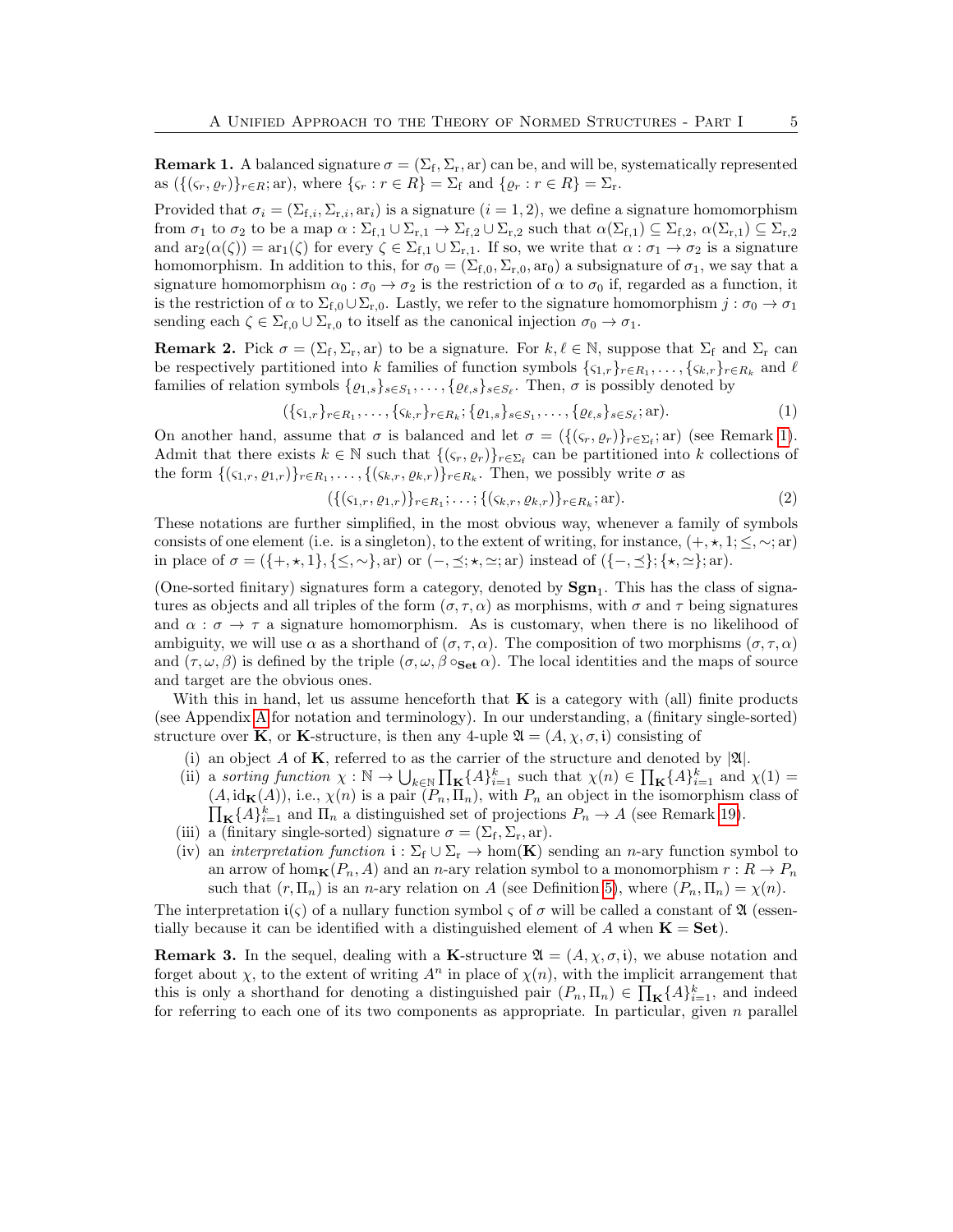points  $a_1, a_2, \ldots, a_n \in A$ , we write  $(a_1, a_2, \ldots, a_n)$  for  $(a_1, a_2, \ldots, a_n)_{A^n}$  (see Remark [21\)](#page-16-2). Thus, to describe a K-structure, we use a 3-uple instead of a 4-uple and subsequently omit any further reference to any sorting function. In addition, as far as there is no danger of confusion, we do not make any notational distinction between a symbol  $\zeta$  of  $\sigma$  and its interpretation under i, to the extent of using  $\zeta$  for  $i(\zeta)$ : This is especially the case when  $\zeta$  is the typical function symbol of a constant or that of an operation, such as  $+$ ,  $\star$ , 0, or 1, or the usual relation symbol of a preorder, such as  $\leq$  or  $\leq$ . In these circumstances, for two parallel points  $a, b \in A$ , we write, e.g.,  $a + b$  in place of  $i(+) (a, b)$  and  $a \leq b$  for  $(a, b) \in i( \leq )$  without additional explanation (see again Remark [21\)](#page-16-2).

<span id="page-5-3"></span>**Remark 4.** Still for the sake of simplifying our notation, suppose that  $\mathfrak{A}_i = (A_i, \sigma_i, \mathfrak{i}_i)$  is a **K**-structure  $(i = 1, 2)$ , let  $\varphi$  be a morphism  $A_1 \to A_2$  of **K**, and pick  $n \in \mathbb{N}$ . Then, we agree to denote by  $\varphi^n$  the arrow  $\prod_{\mathbf{K}} \langle \pi_{1,j} \circ_{\mathbf{K}} \varphi, \pi_{2,j} \rangle_{j=1}^n$  (indeed a morphism  $A_1^n \to A_2^n$ ), where  $\{\pi_{i,j}\}_{j=1}^n$ is the set of canonical projections associated with  $A_i^n$  according to Remark [3.](#page-4-1)

<span id="page-5-2"></span>Remark 5. In the cases considered below to work out the basics of the abstract theory of normed structures, we will restrict ourselves to K-structures of type  $(A, \sigma, i)$ , where  $\sigma$  is balanced and each relation symbol  $\rho$  of  $\sigma$ , if any is present, is binary and its interpretation is a preorder [resp. a partial order] on A, in such a way that  $(A, i(\rho))$  is an object of  $Pre(K)$  [resp.  $Pos(K)$ ], i.e., a preordered object [resp. a pod] of  $C$  (see Definition [6\)](#page-16-3). When this occurs,  $\mathfrak{A}$  will be referred to as a prealgebraic [resp. subalgebraic] K-structure, and indeed as an algebraic K-structure if  $i(\varrho)$  is the equality relation on A for every  $\varrho \in \Sigma_r$ . Algebraic structures over **Set** are precisely the (finitary single-sorted) structures traditionally studied by universal algebra.

<span id="page-5-0"></span>**Remark 6.** Say that  $\mathfrak{A} = (A, \sigma, \mathfrak{i})$  is a **K**-structure, with  $\sigma = (\Sigma_{\mathfrak{f}}, \Sigma_{\mathfrak{r}}, \mathfrak{a})$ , and assume that, for some  $k, \ell \in \mathbb{N}$ , it is possible to partition  $\Sigma_f$  and  $\Sigma_r$ , each in turn, into k families of function symbols  $\{\varsigma_{1,r}\}_{r \in R_1}, \ldots, \{\varsigma_{k,r}\}_{r \in R_k}$  and  $\ell$  families of relation symbols  $\{\varrho_{1,s}\}_{s \in S_1}, \ldots, \{\varrho_{\ell,s}\}_{s \in S_\ell}$ (see Remark [2\)](#page-4-0). In this case,  $\mathfrak A$  is possibly represented by

$$
(A; \{ \varsigma_{1,r} \}_{r \in R_1}, \ldots, \{ \varsigma_{k,r} \}_{r \in R_k}; \{ \varrho_{1,s} \}_{s \in S_1}, \ldots, \{ \varrho_{\ell,s} \}_{s \in S_{\ell}}).
$$
\n
$$
(3)
$$

On another hand, admit that  $\sigma$  is balanced and let  $\sigma = (\{(s_r, \rho_r)\}_{r \in \Sigma_f}; \text{ar})$  (see Remark [1\)](#page-4-2). Suppose that there exists  $k \in \mathbb{N}$  such that  $\{(\varsigma_r, \varrho_r)\}_{r \in \Sigma_f}$  can be partitioned into k collections of the form  $\{(\varsigma_{1,r},\varrho_{1,r})\}_{r\in R_1},\ldots,\{(\varsigma_{k,r},\varrho_{k,r})\}_{r\in R_m}$ . Then, we possibly denote  $\mathfrak A$  by

$$
(A; \{(\varsigma_{1,r}, \varrho_{1,r})\}_{r \in R_1}; \ldots; \{(\varsigma_{k,r}, \varrho_{k,r})\}_{r \in R_k}).
$$
\n
$$
(4)
$$

These notations are further simplified, in the most obvious way, if a family of symbols is a singleton, to the degree of writing, e.g.,  $(A; +, \star, 1; \leq, \sim)$  in place of  $(A, \sigma, i)$  provided  $\sigma =$  $(\{+, \star, 1\}, \{\leq, \sim\}, \text{ar})$  or  $(A; -, \preceq; \star, \simeq)$  instead of  $(A, \sigma, \mathfrak{i})$  for  $\sigma = (\{-, \star\}, \{\preceq, \simeq\}, \text{ar}).$ 

## 3. First-order prealgebraic theories and prenorms

<span id="page-5-1"></span>Upon these premises, take **K** to be a category with finite products and  $\sigma = (\Sigma_f, r, ar)$  a (finitary single-sorted) signature and fix an infinite set V of variables from the underlying formal language  $\mathcal L$ . The role of V is not that important here, and we could in fact assume that V includes all the variables of  $\mathcal{L}$ . Yet, explicit reference to the variables to use in quantification will be a key issue for the development of the theory of many-sorted normed structures in the second part of this work, and this is the main motivation beyond most of our non-standard notational choices.

We denote  $\langle V; \sigma \rangle$  the set of all (well-formed) formulas generated by combining, according to the formation rules of first-order logic, the variables of V, the symbols of  $\sigma$  and those of  $\mathcal L$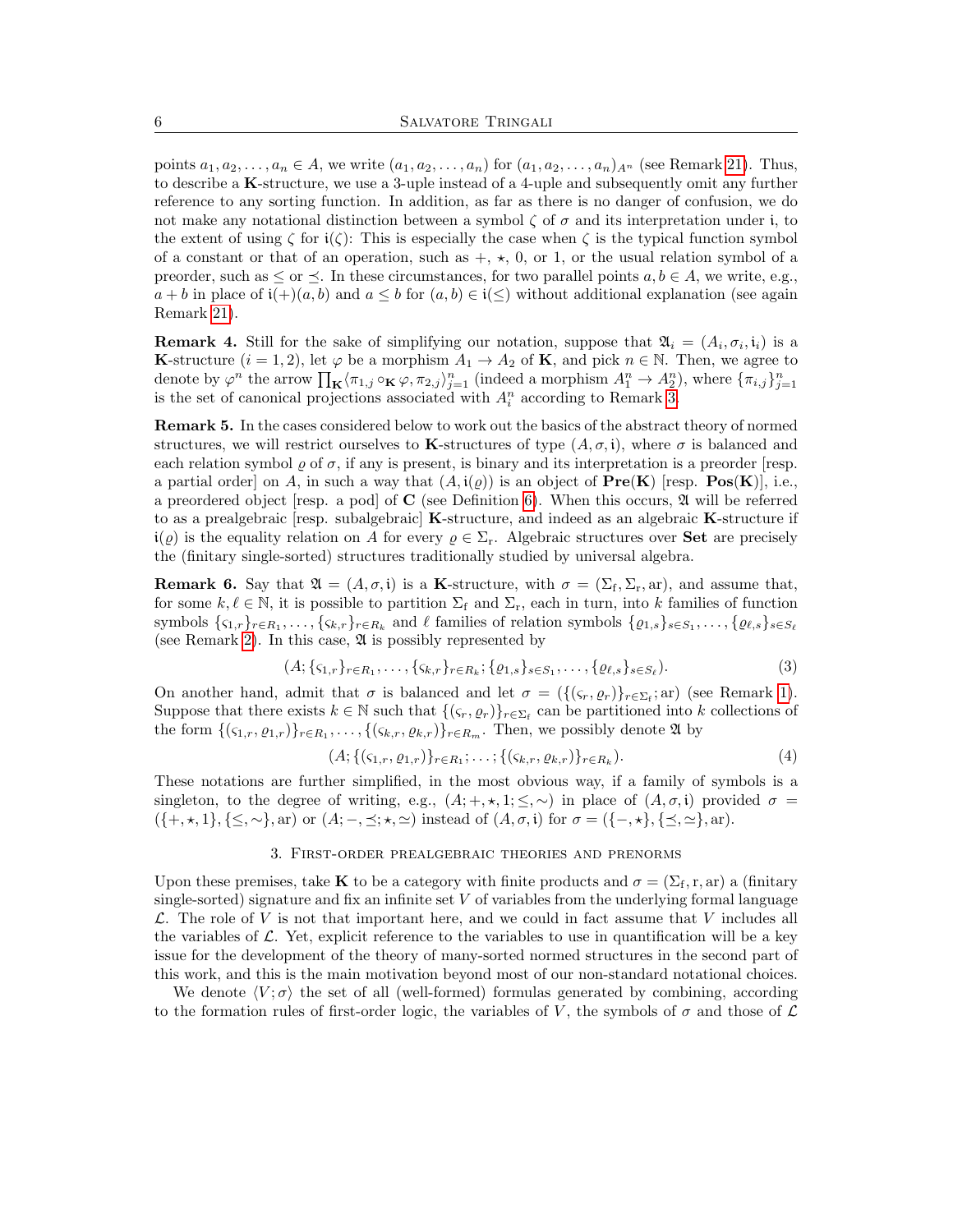which are not logical variables. One says that a K-structure  $\mathfrak{A} = (A, \sigma, \mathfrak{i})$  satisfies a formula  $\phi \in \langle V; \sigma \rangle$  of n arguments  $x_1, x_2, \ldots, x_n \in V$  if  $\phi(\mathfrak{A})$ , i.e., the interpretation of  $\phi$  over  $\mathfrak{A}$ , is a true statement (which is compactly written as  $\mathfrak{A} \models \phi$ ). Here,  $\phi(\mathfrak{A})$  is obtained from  $\phi$  by

- (i) replacing each variable  $x_i$  with a point  $A^0 \to A$  and each  $\zeta \in \Sigma_f \cup \Sigma_r$  occurring in the expression of  $\phi$  with its interpretation under i.
- (ii) interpreting expressions of the form  $i(\varsigma)(a_1, a_2, \ldots, a_n)$ , where  $\varsigma \in \Sigma_f$  is an *n*-ary function symbol and  $a_1, a_2, \ldots, a_n$  are points  $A^0 \rightarrow A$  of **K**, according to Remarks [3.](#page-4-1)
- (iii) interpreting expressions of the form  $i(\varrho)(a_1, a_2, \ldots, a_n)$ , where  $\varrho \in \Sigma_r$  is an *n*-ary relation symbol and  $a_1, a_2, \ldots, a_n$  are points  $A^0 \to A$  of **K**, as  $(a_1, a_2, \ldots, a_n) \in i(\rho)$ , according to Remarks [3](#page-4-1) and [21.](#page-16-2)

This is enough to unambiguously specify the meaning of  $\phi(\mathfrak{A})$  for the fact that points and parallelism are preserved under morphisms (see again Remark [21\)](#page-16-2). A σ-theory, or a theory of type  $\sigma$ , in the variables V is then any triple  $T = (V, \sigma, \Xi)$  such that  $\Xi$  is a (possibly empty) subset of  $\langle V; \sigma \rangle$ , while a **K**-model  $\mathfrak{A}$  of T, or equivalently a model of T over **K**, is a **K**-structure  $(A, \sigma, \mathfrak{i})$  that satisfies every axiom  $\phi \in \Xi$ . Such a condition is equivalently stated by writing  $\mathfrak{A} \models T$  and saying that  $\mathfrak A$  satisfies T: in this respect,  $\sigma$  will be also referred to as the signature of  $(T, \mathfrak{A})$ . If  $T = (V, \sigma, \Xi)$  is a theory, a subtheory of T is any theory  $T_s = (V, \sigma_s, \Xi_s)$  such that  $\sigma_s$  is a subsignature of  $\sigma$  and  $\Xi_s = \Xi \cap \langle V; \sigma_s \rangle$ , while a K-submodel of T is a K-model of a subtheory of T. If  $T_s$  is a subtheory of T, we write  $T_s \leq T$  and possibly say that T is an extension, or a supertheory, of  $T_s$ .

<span id="page-6-0"></span>**Remark 7.** Let  $\sigma$  include, among its functional symbols, two binary symbols  $\vee$  and  $\wedge$ , a unary symbol u and a nullary symbol e. Then, consider the following formulas from  $\langle V; \sigma \rangle$ :

(A.1)  $\forall x, y, z \in V : (x \vee y) \vee z = x \vee (y \vee z).$ (A.2)  $\forall x \in V : x \vee e = e \vee x = x.$ (A.3)  $\forall x \in V : x \vee u(x) = u(x) \vee x = e.$ (A.4)  $\forall x, y, z \in V : x \land (y \lor z) = (x \land y) \lor (x \land z).$ (A.5)  $\forall x, y, z \in V : (x \vee y) \wedge z = (x \wedge z) \vee (y \wedge z).$ 

We refer, as is usual, to  $(A.1)$  as the axiom of associativity for the symbol  $\vee$ ; to  $(A.2)$  as the axiom of neutrality for the pair  $(\vee, e)$ ; to (A.3) as the axiom of inverses for the triple  $(\vee, u, e)$ ; to (A.4) and (A.5), respectively, as the axioms of left and right distributiveness of  $\land$  over  $\lor$ . We list them here for future reference, they will be used later to deal with examples in Section [5.](#page-12-0)

**Definition 1.** We say that a theory  $T = (V, \sigma, \Xi)$  is *prealgebraic* if  $\sigma$  is a balanced signature of type  $(\Sigma_f, \Sigma_r, ar)$ , where all relation symbols are binary and, for each  $\rho \in \Sigma_r$ , the axioms of T include at least the axiom of reflexivity:  $\forall x \in V : \varrho(x, x)$ , and the axiom of transitivity:

$$
\forall x, y, z \in V : (\varrho(x, y) \text{ AND } \varrho(y, z)) \implies \varrho(x, z).
$$

In addition to this, T will be called *subalgebraic* if it is prealgebraic and, for every  $\rho \in \Sigma_r$ ,  $\Xi$ contains also the axiom of antisymmetry:

$$
\forall x, y \in V : (\varrho(x, y) \text{ AND } \varrho(y, x)) \implies (x = y).
$$

Lastly, T is called algebraic if  $\Sigma_r$  is empty (no relational symbols are permitted) and algebraic over K if, for each K-model  $\mathfrak{A} = (A, \sigma, \mathfrak{i})$  of T, there is one more K-model  $\mathfrak{A}_a = (A, \sigma, \mathfrak{i}_a)$  of T such that  $i_a(s) = i(s)$  for each  $s \in \Sigma_f$  and  $i_a(\varrho)$  is the equality relation on A for all  $\varrho \in \Sigma_r$ . Then,  $\mathfrak{A}_a$  is an algebraic K-structure (see Remark [5\)](#page-5-2), referred to as an algebraization of  $\mathfrak{A}$ , on the one hand, and an algebraic  $\mathbf{K}\text{-model}$  of T, on the other.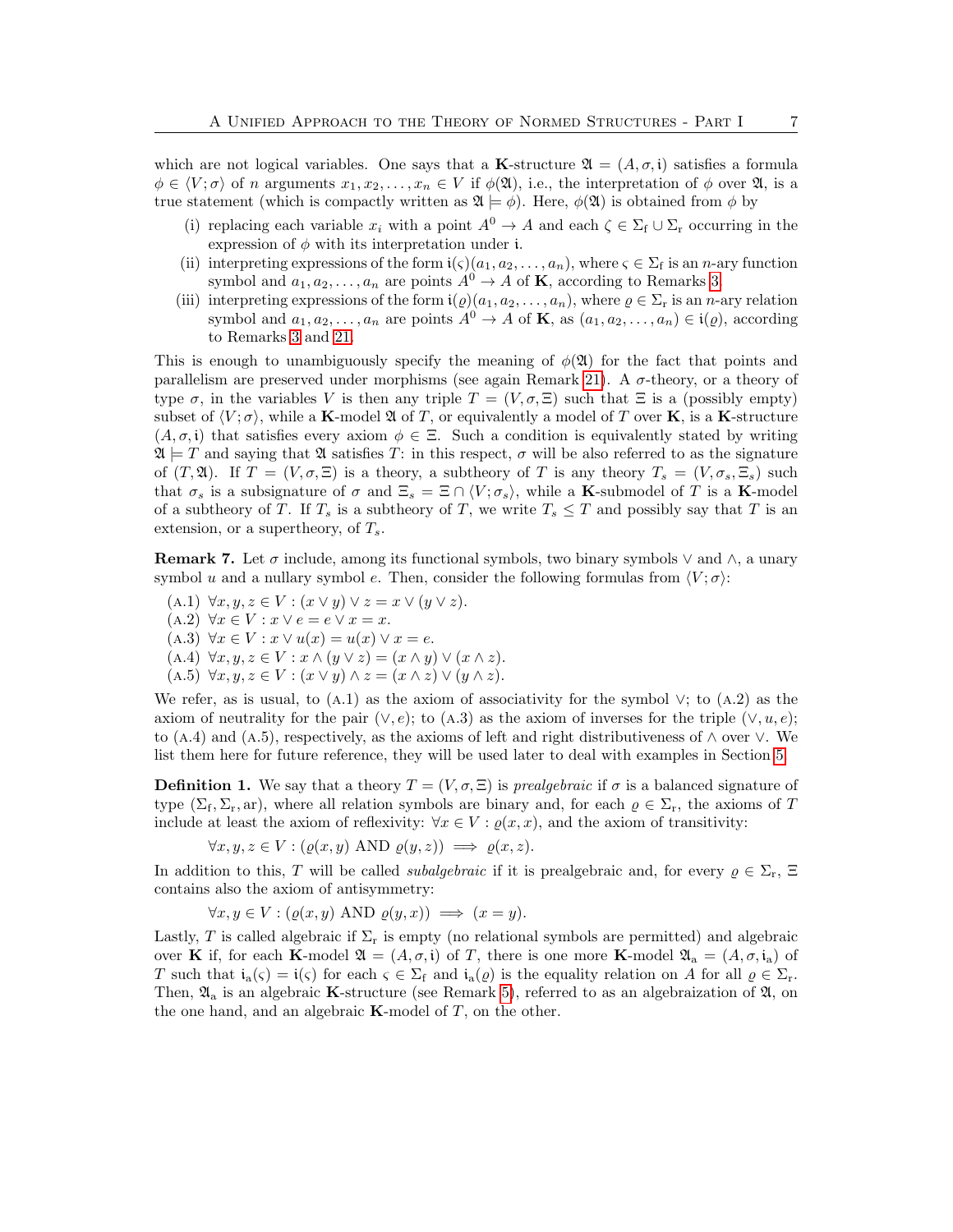Note that, if  $T$  is prealgebraic [resp. subalgebraic], any relation symbol of its signature will be interpreted, in any possible **K**-model  $\mathfrak{A}$  of T, as a preorder [resp. a partial order] on  $|\mathfrak{A}|$ .

**Definition 2.** A K-model  $\mathfrak{A} = (A, \sigma, \mathfrak{i})$  of a theory  $T = (V, \sigma, \Xi)$ , with  $\sigma = (\Sigma_{\mathfrak{f}}, \Sigma_{\mathfrak{r}}, \mathrm{ar})$ , is said pivotal if the symbols of  $\Sigma_r$  have all the same ariety and either  $\Sigma_r = \emptyset$  or there exists  $\varrho_0 \in \Sigma_r$ such that  $i(\varrho) \subseteq i(\varrho_0)$  for every  $\varrho \in \Sigma_r$ . When this happens,  $i(\varrho_0)$  is called the pivot of  $\mathfrak{A}$ .

Pivotal models will be crucial, later in this section, for the definition of the categories of prenormed and subnormed structures over a fixed "target" (see Section [4\)](#page-10-0).

<span id="page-7-1"></span>Remark 8. A subalgebraic theory is always a prealgebraic theory. More interestingly, there is a canonical way to identify a K-model  $\mathfrak{A} = (A, \sigma, \mathfrak{i})$  of an algebraic theory  $T = (V, \sigma, \Xi)$  with a K-model of a subalgebraic theory (in the same variables), so that any algebraic theory can be definitely identified with an subalgebraic theory. To see how, let  $\sigma = (\Sigma_f, \emptyset, ar)$ . For each  $\varsigma \in \Sigma_f$ , consider a binary relation symbol  $\varrho_{\varsigma} \notin \Sigma_f$ , not already comprised among the basic symbols of the underlying logic, and set  $\Sigma_r := \{ \varrho_{\varsigma} \}_{\varsigma \in \Sigma_f}$ . Extend ar to the function  $ar_e : \Sigma_f \cup \Sigma_r \to \mathbb{N}$  by taking  $ar_e(\varrho) := 2$  for every  $\varrho \in \Sigma_r$  and define  $\sigma_e := (\Sigma_f, \Sigma_r, ar_e)$ . Lastly, expand  $\Xi$  to a larger set of axioms, namely  $\Xi_e$ , in such a way as to include all and only the axioms of reflexivity, symmetry and transitivity relative to every relation symbol  $\varrho \in \Sigma_r$ . Then,  $T_e = (V, \sigma_e, \Xi_e)$  is a subalgebraic (and hence prealgebraic) theory and  $\mathfrak A$  can be identified with the model  $\mathfrak A_e = (A, \sigma_e, i_e)$  of  $T_e$ defined by assuming that  $i_e = i$  on  $\Sigma_f$  and  $i_e(\varrho)$  is the equality relation on A for each  $\varrho \in \Sigma_r$ . On another hand, say that  $T$  is an *arbitrary* theory. Then, a slight modification of the above arguments shows that it is always possible to find a smallest prealgebraic [resp. subalgebraic] theory in the same variables and with the same signature as  $T$ , where "smallest" must be intended as "with the fewest possible axioms". This will be denoted by  $\sharp_{\eta}T$  [resp.  $\sharp_{s}T$ ] and called the prealgebraic [resp. subalgebraic] embodiment of T.

**Remark 9.** When the set of variables  $V$  is well understood from the context, we will use simply  $(\sigma, \Xi)$  in place of  $(V, \sigma, \Xi)$  to indicate a theory in the variables V.

If  $P \in \text{obj}(\mathbf{K})$  and  $\mathcal{Q} = (Q, \leq_Q)$  is a preordered object of **K** (see Definition [6\)](#page-16-3), we convey to denote by  $\wp(P, \mathcal{Q})$  the preorder induced on hom $\mathbf{k}(P, Q)$  by  $\leq_Q$  as follows: If  $f, g \in \text{hom}_{\mathbf{K}}(P, Q)$ , we let  $(f, g) \in \wp(P, \mathcal{Q})$  if and only if  $f(x) \leq_Q g(x)$  for all  $x \in P$ . Observe that, in the special case where  $\mathbf{K} = \mathbf{Set}$ ,  $\wp(P, Q)$  represents, up to an isomorphism, the preorder corresponding to the exponential [\[1,](#page-17-4) Chapter 6] of the pair  $(\mathcal{P}, \mathcal{Q})$  in  $\textbf{Pre}(\textbf{Set})$  for  $\mathcal P$  being the trivial poset on P (see Example c.3 in Appendix [A\)](#page-15-0). Also, note that  $\wp(P, \mathcal{Q})$  is, in fact, a partial order on hom<sub>K</sub> $(P,Q)$  when Q is a pod of **K** and **K** is such that two arrows  $f, g : A \rightarrow B$  are equal if  $f(a) = g(a)$  for all  $a \in A$ : this is, e.g., the case for **Set**, and more generally whenever the terminal objects of  $\bf{K}$  are generators [\[3,](#page-17-5) Section 4.5].

<span id="page-7-0"></span>**Lemma 3.1.** Given that  $P \in obj(\mathbf{K})$  and  $Q = (Q, \leq_Q)$  and  $\mathcal{R} = (R, \leq_R)$  are preordered objects of **K**, let  $f, f_1, f_2 \in \text{hom}_{\mathbf{K}}(P, Q)$  and  $g, g_1, g_2 \in \text{hom}_{\mathbf{K}}(Q, R)$ . The following hold:

- (i) If  $(g_1, g_2) \in \wp(Q, \mathcal{R})$ , then  $(g_1 \circ_{\mathbf{K}} f, g_2 \circ_{\mathbf{K}} f) \in \wp(P, \mathcal{R})$ .
- (ii) If  $(f_1, f_2) \in \wp(P, \mathcal{Q})$  and  $g \in \hom_{\textbf{Pre}(\mathbf{K})}(\mathcal{Q}, \mathcal{R})$ , then  $(g \circ_{\mathbf{K}} f_1, g \circ_{\mathbf{K}} f_2) \in \wp(P, \mathcal{R})$ .

*Proof.* The first claim is obvious. As for the second, pick  $x \in P$ . Since  $(f_1, f_2) \in \wp(P, \mathcal{Q})$ , it is  $f_1(x) \leq_{\mathcal{Q}} f_2(x)$ , from which  $g(f_1(x)) \leq_R g(f_2(x))$ , for g is a monotonic function  $\mathcal{Q} \to \mathcal{R}$ . By the arbitrariness of  $x \in P$ , this completes the proof.

Now, in what follows, let  $T_i = (V, \sigma_i, \Xi_i)$  be a prealgebraic [resp. subalgebraic] theory and  $\mathfrak{A}_i = (A_i, \sigma_i, \mathfrak{i}_i)$  a **K**-model of  $T_i$   $(i = 1, 2)$ , with  $\sigma_i = (\{\varsigma_{r,i}, \varrho_{r,i}\}_{r \in R_i}; \operatorname{ar}_i)$ . It is then possible to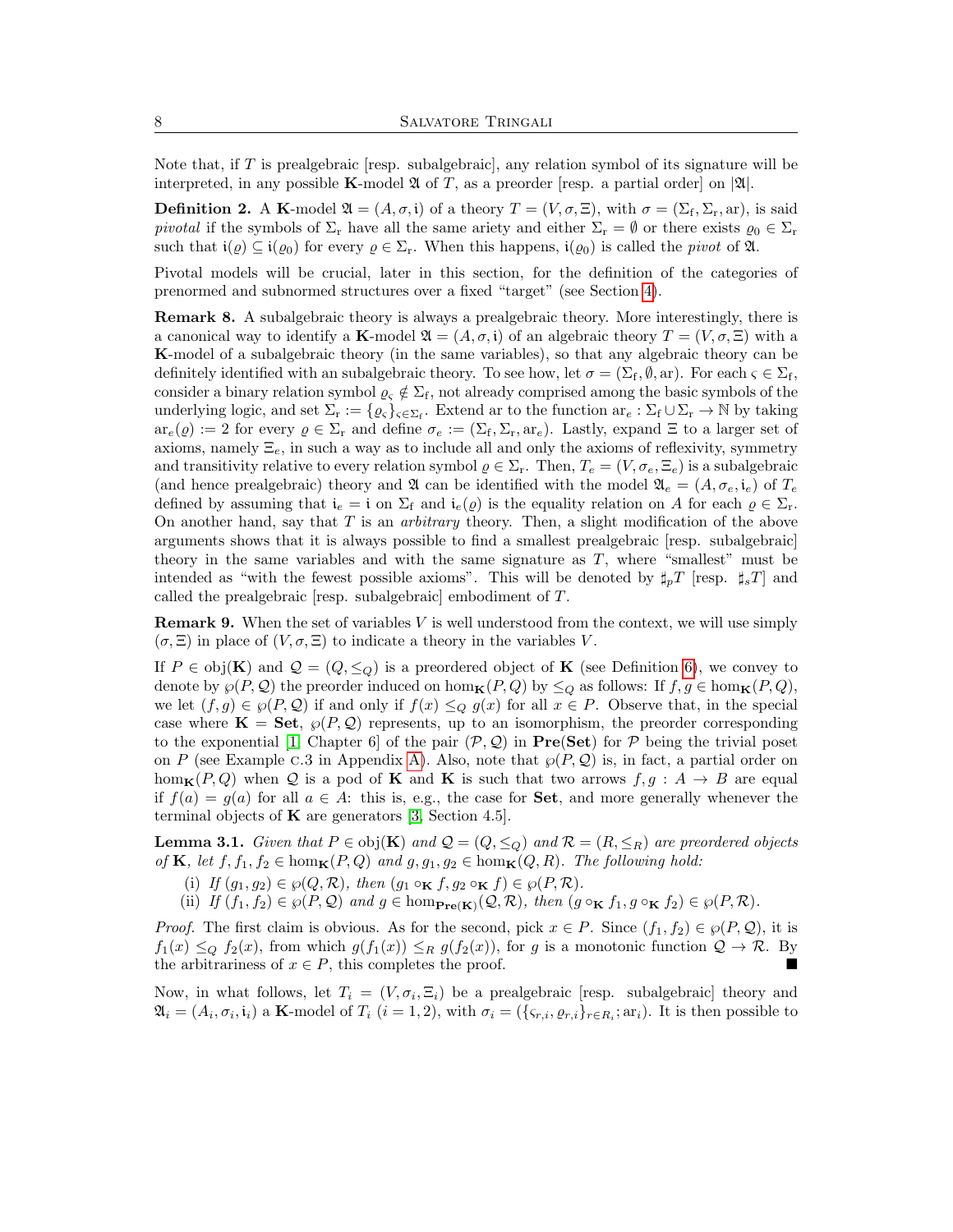regard a signature homomorphism  $\alpha : \sigma_1 \to \sigma_2$  as a pair  $(\alpha_1, \alpha_2)$  of maps  $\alpha_1, \alpha_2 : R_1 \to R_2$  by imposing that  $\varsigma_{\alpha_1(r),2} = \alpha(\varsigma_{r,1})$  and  $\varrho_{\alpha_2(r),2} = \alpha(\varrho_{r,1})$  for each  $r \in R_1$ . Hence, we systematically abuse notation and identify  $\alpha$  with its "components"  $\alpha_1$  and  $\alpha_2$ , to the extent of writing  $\varsigma_{\alpha(r),2}$ in place of  $\zeta_{\alpha_1(r),2}$  and  $\varrho_{\alpha(s),2}$  for  $\varrho_{\alpha_2(s),2}$ . In addition to this, set  $\mathcal{A}_{r,i}$  equal to  $(A_i,\varrho_{r,i})$  for every  $r \in R_i$  (while having in mind Remark [3\)](#page-4-1). The following definition is fundamental:

<span id="page-8-0"></span>**Definition 3.** We say that  $\mathfrak{A}_1$  is prehomomorphic [resp. subhomomorphic] to  $\mathfrak{A}_2$  if there exist  $\alpha \in \text{hom}_{\textbf{Sgn}_1}(\sigma_1, \sigma_2)$  and  $\varphi \in \text{hom}_{\textbf{K}}(A_1, A_2)$  such that, for each  $r \in R_1$ ,

- (i)  $(\varphi \circ_{\mathbf{K}} \varsigma_{r,1}, \varsigma_{\alpha(r),2} \circ_{\mathbf{K}} \varphi^n) \in \wp(A_1^n, \mathcal{A}_{\alpha(r),2})$  (see Remark [4\)](#page-5-3);
- (ii)  $\varphi$  is a monotonic arrow  $\mathcal{A}_{r,1} \to \mathcal{A}_{\alpha(r),2}$  in  $\textbf{Pre}(\mathbf{K})$  (see Example c.3 in Appendix [A\)](#page-15-0),

where  $n := \text{ar}_1(\varsigma_{r,1})$  (see Remark ). Then, we call  $\Phi := (\alpha, \varphi)$  a **K**-prenorm [resp. **K**-subnorm] or write that  $\Phi : \mathfrak{A}_1 \to \mathfrak{A}_2$  is a prenorm [resp. subnorm] of **K**-models. In particular, a **K**-prenorm  $\mathfrak{A}_1 \to \mathfrak{A}_2$  is said a K-homomorphism if  $i_2(\varrho_{\alpha(r),2})$  is the equality on  $A_2$  for each  $r \in R_1$ .

Remark 10. Definition [3](#page-8-0) returns exactly the standard notion of a homomorphism of algebraic structures, as given in the framework of universal algebra, in the special case where  $T_i$  is an algebraic theory over **Set** and  $T_1 = T_2$ .

<span id="page-8-1"></span>**Remark 11.** Let  $T_{\emptyset}$  denote the "empty theory"  $(V, \sigma_{\emptyset}, \emptyset)$ , where  $\sigma_{\emptyset} = (\emptyset, \emptyset, \emptyset)$ . Clearly,  $T_{\emptyset}$  is a subalgebraic (indeed algebraic) theory and its K-models are all and only the triples  $(A, \sigma_{\emptyset}, \emptyset)$ such that  $A \in \text{obj}(\mathbf{K})$ . Therefore, for T another prealgebraic [resp. subalgebraic] theory in the variables V,  $\mathfrak{A}_{\emptyset}$  a K-model of  $T_{\emptyset}$  and  $\mathfrak{A}$  a K-model of T, the K-prenorms [resp. K-subnorms]  $\mathfrak{A}_{\emptyset} \to \mathfrak{A}$  are all and only the pairs  $(\emptyset, \varphi)$  for which  $\varphi$  is a morphism  $|\mathfrak{A}_{\emptyset}| \to |\mathfrak{A}|$  in **K**.

**Remark 12.** Except for those required to turn  $T_1$  and  $T_2$  into prealgebraic [resp. subalgebraic] theories, the definition of a K-prenorm [resp. K-subnorm]  $\mathfrak{A}_1 \to \mathfrak{A}_2$  does not depend at all on the axioms that  $\mathfrak{A}_1$  and  $\mathfrak{A}_2$  have to satisfy as models of  $T_1$  and  $T_2$ , respectively. This ultimately means that other axioms, if any is present, do not play an active role in the foundations of the abstract theory so far developed. Rather, they (can) contribute to determining "extrinsic" properties of prenorms (and, later, prenormed structures), i.e., properties complementary to the inherent ones stemming directly from their very definition.

<span id="page-8-3"></span>**Remark 13.** Clearly, for a K-prenorm  $\mathfrak{A}_1 \to \mathfrak{A}_2$  to exist, it is necessary that any *n*-ary function symbol of  $\sigma_1$  has a corresponding *n*-ary function symbol in  $\sigma_2$ , though it is not necessary that  $\sigma_1$  is smaller than  $\sigma_2$  (in the sense that the former contains less symbols than the latter).

<span id="page-8-2"></span>**Remark 14.** If  $R_1 = \emptyset$ , the pair  $(\alpha, \varphi)$  is a **K**-prenorm  $\mathfrak{A}_1 \to \mathfrak{A}_2$  if and only if  $\alpha = (\sigma_1, \sigma_2, \emptyset)$ and  $\varphi \in \text{hom}_{\mathbf{K}}(A_1, A_2)$  is monotonic in the sense of condition (ii) of Definition [3.](#page-8-0) Lastly, for  $\mathfrak{A}_1$ an algebraic K-model of  $T_1$ ,  $(\alpha, \varphi)$  is a K-prenorm  $\mathfrak{A}_1 \to \mathfrak{A}_2$  if and only if it satisfies condition (i) in the aforementioned definition (since the other, in this case, is automatically fulfilled).

<span id="page-8-4"></span>**Remark 15.** Suppose that  $(\alpha, \varphi)$  is a **K**-prenorm  $\mathfrak{A}_1 \to \mathfrak{A}_2$  and pick an index  $r \in R_1$ , if any exists, such that  $\zeta_{r,1}$  is (interpreted as) a nullary operation of  $\mathfrak{A}_1$ . It then follows from Definition [3](#page-8-0) that  $(\varphi(\zeta_{r,1}), \zeta_{\alpha(r),2}) \in \varrho_{\alpha(r),2}$ . In particular, if  $\varrho_{\alpha(r),2}$  is antisymmetric, thus a partial order on  $A_2$ , and  $\varsigma_{\alpha(r),2}$  is the least element of  $(A_2, \varrho_{\alpha(r),2}),$  in the sense that  $(\varsigma_{\alpha(r),2}, a) \in \varrho_{\alpha(r),2}$  for every  $a \in A_2$ , this implies  $\varphi(\varsigma_{r,1}) = \varsigma_{\alpha(r),2}$ . On account of the worked examples examined in Section [5,](#page-12-0) such a result represents a minor but attractive byproduct of the framework set up in this paper. In the ultimate analysis, it shows that there is no need to assume, say, that a group norm or a ring valuation, as defined in the traditional setting by taking them to be valued in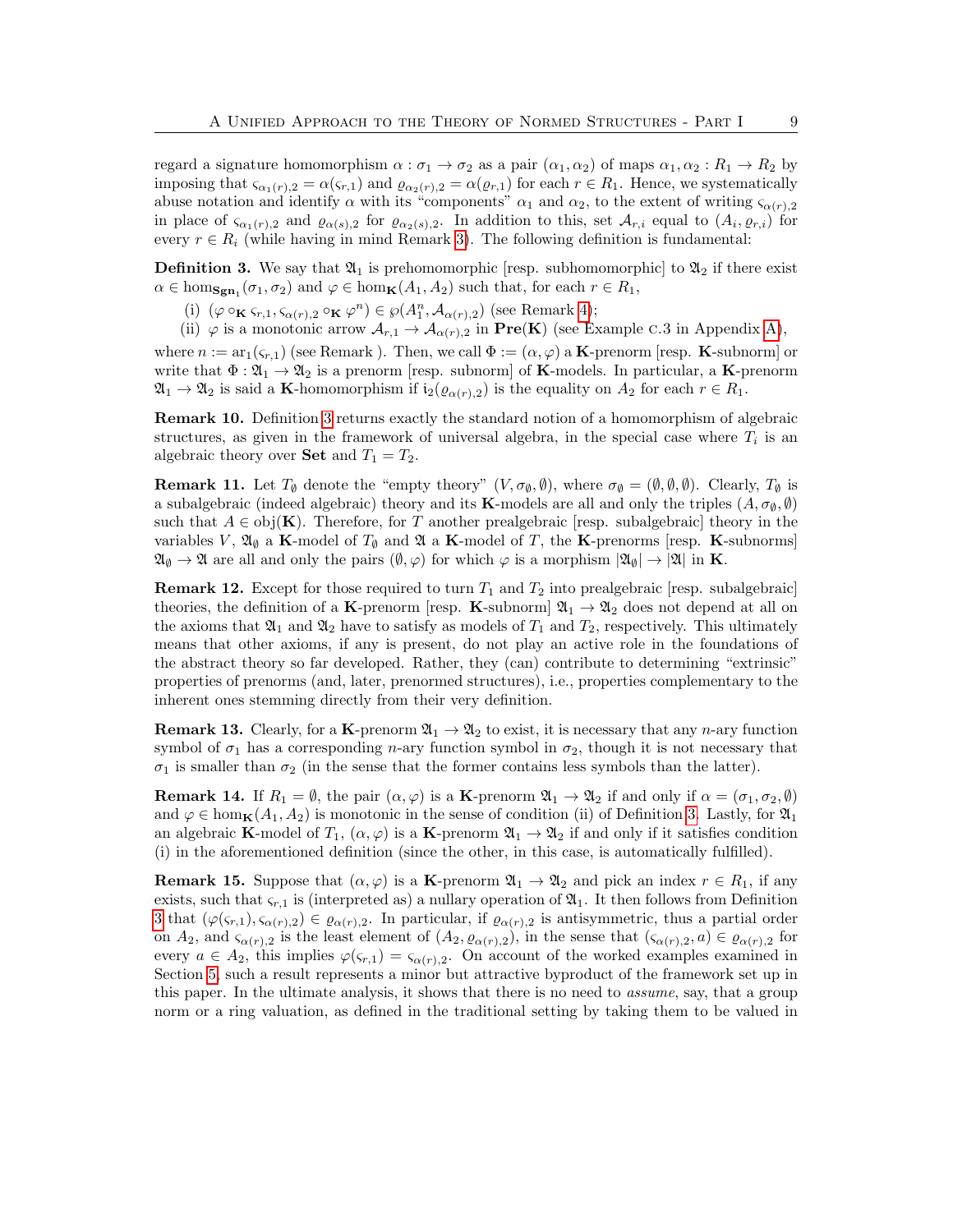the non-negative real numbers (cf. Examples e.3 and e.5 in Section [5\)](#page-12-0), preserve the additive identities, for this is a consequence of the inherent properties of subnorms.

<span id="page-9-1"></span>**Definition 4.** Assume that  $\mathfrak{A}_2$  is pivotal and denote its pivot by  $\leq$ . Take  $\varsigma_2$  to be a nullary function symbol in  $\sigma_2$  (if any exists) and  $\Phi = (\alpha, \varphi)$  a **K**-prenorm  $\mathfrak{A}_1 \to \mathfrak{A}_2$ . We say that  $\Phi$  is

- (i) upward [resp. downward] semidefinite with respect to  $\varsigma_2$  if  $(\varsigma_2 \circ_{\mathbf{K}} \varphi^0)(a) \leq \varphi(a)$  [resp.  $\varphi(a) \leq (\varsigma_2 \circ_{\mathbf{K}} \varphi^0)(a)$  for every  $a \in A_1$ ;
- (ii) upward [resp. downward] definite (with respect to  $\varsigma_2$ ) if it is upward [resp. downward] semidefinite and  $(\varsigma_2 \circ_{\mathbf{K}} \varphi^0)(a) \neq \varphi(a)$  for all  $a \in A_1 \setminus \bigcup_{\varsigma_1 \in \alpha^{-1}(\varsigma_2)} \varsigma_1$ , which will be equivalently expressed by writing that  $(\varsigma_2 \circ_{\mathbf{K}} \varphi^0)(a) \leq \varphi(a)$  [resp.  $\varphi(a) \leq (\varsigma_2 \circ_{\mathbf{K}} \varphi^0)(a)$ ] for every  $a \in A_1 \setminus \bigcup_{\varsigma_1 \in \alpha^{-1}(\varsigma_2)} \varsigma_1.$
- (iii) indefinite (with respect to  $\varsigma_2$ ) if it is neither upward nor downward semidefinite.

On another hand, we say that  $\Phi$  is trivial if  $\varphi(a) = \varphi(b)$  for all parallel points  $a, b \in A_1$ .

Upward (semi)definiteness abstracts and generalizes one of the most basic properties of standard norms, to wit, positive (semi)definiteness. More than this, Definition [4](#page-9-1) suggests that, at least in principle, (semi)definitiness of norms has nothing really special to do with the additive identities in group-like, ring-like or module-like structures, as one might naively conclude from the classical perspective. Rather, it is an issue related to constants, all constants: Which one of them is more significant than the others strongly depends on the case at hand.

<span id="page-9-0"></span>**Proposition 3.1.** Let  $T_i = (V, \sigma_i, \Xi_i)$  be a prealgebraic [resp. subalgebraic] theory and  $\mathfrak{A}_i =$  $(A_i, \sigma_i, \mathfrak{i}_i)$  a **K**-model of  $T_i$   $(i = 1, 2, 3)$ . Suppose  $\Phi = (\alpha, \varphi)$  is a **K**-prenorm [resp. **K**-subnorm]  $\mathfrak{A}_1 \to \mathfrak{A}_2$  and  $\Psi = (\beta, \psi)$  a **K**-prenorm [resp. **K**-subnorm]  $\mathfrak{A}_2 \to \mathfrak{A}_3$ . Finally, take  $\gamma := \beta \circ_{\mathbf{Sgn}_1} \alpha$ and  $\vartheta := \psi \circ_{\mathbf{K}} \varphi$ . Then,  $\Theta = (\gamma, \vartheta)$  is a **K**-prenorm [resp. -subnorm]  $\mathfrak{A}_1 \to \mathfrak{A}_3$ .

*Proof.* Assume  $\sigma_i = (\{(\varsigma_{r,i}, \varrho_{r,i})\}_{r \in R_i}; \text{ar}_i)$  and, for every  $r \in R_i$ , take  $\mathcal{A}_{r,i}$  to be the preordered [resp. partially ordered] object  $(A_i, \varrho_{r,i})$  of **K**. Since  $\text{Sgn}_1$  and  $\text{Pre}(K)$  [resp.  $\text{Pos}(K)$ ] are categories,  $\gamma$  is obviously a signature homomorphism  $\sigma_1 \to \sigma_2$  and  $\vartheta$  a monotonic arrow  $\mathcal{A}_{r,1} \to$  $\mathcal{A}_{\gamma(r),3}$  for every  $r \in R_1$ . Thus, it is left to prove that  $(\vartheta \circ_{\mathbf{K}} \varsigma_{r,1}, \varsigma_{\gamma(r),3} \circ_{\mathbf{K}} \vartheta^n) \in \wp(A_1^n, \mathcal{A}_{\gamma(r),3})$ for each n-ary function symbol  $\varsigma_{r,1} \in \sigma_1$ . For this purpose, pick  $r \in R_1$  and set  $n := \text{ar}_1(\varsigma_{r,1})$ . Since, by hypothesis,  $(\varphi \circ_{\mathbf{K}} \varsigma_{r,1}, \varsigma_{\alpha(r),2} \circ_{\mathbf{K}} \varphi^n) \in \wp(A_1^n, \mathcal{A}_{\alpha(r),2})$  and  $\psi$  is a monotonic morphism  $\mathcal{A}_{\alpha(r),2} \to \mathcal{A}_{\gamma(r),3}$ , it follows from the second point of Lemma [3.1](#page-7-0) that

$$
(\psi \circ_{\mathbf{K}} (\varphi \circ_{\mathbf{K}} \varsigma_{r,1}), \psi \circ_{\mathbf{K}} (\varsigma_{\alpha(r),2} \circ_{\mathbf{K}} \varphi^n)) \in \wp(A_1^n, \mathcal{A}_{\gamma(r),3}).
$$
\n(5)

By the associativity of  $\circ_{\mathbf{K}}$ , this in turn is equivalent to

<span id="page-9-2"></span>
$$
(\vartheta \circ_{\mathbf{K}} \varsigma_{r,1}, (\psi \circ_{\mathbf{K}} \varsigma_{\alpha(r),2}) \circ_{\mathbf{K}} \varphi^n) \in \wp(A_1^n, \mathcal{A}_{\gamma(r),3}).
$$
\n(6)

On the other hand, again by hypothesis,  $(\psi \circ_{\mathbf{K}} \zeta_{\alpha(r),2}, \zeta_{\gamma(r),3} \circ_{\mathbf{K}} \psi^n) \in \wp(A_2^n, \mathcal{A}_{\gamma(r),3})$ . Hence, the first point of Lemma [3.1](#page-7-0) implies that

$$
((\psi \circ_{\mathbf{K}} \varsigma_{\alpha(r),2}) \circ_{\mathbf{K}} \varphi^n, (\varsigma_{\gamma(r),3} \circ_{\mathbf{K}} \psi^n) \circ_{\mathbf{K}} \varphi^n) \in \wp(A_1^n, \mathcal{A}_{\gamma(r),3}).
$$
\n(7)

Using once more the associativity of  $\circ_{\mathbf{K}}$ , along with the fact that  $\psi^n \circ_{\mathbf{K}} \varphi^n = (\psi \circ_{\mathbf{K}} \varphi)^n = \vartheta^n$ , this equation can be rearranged in the form:

$$
((\psi \circ_{\mathbf{K}} \varsigma_{\alpha(r),2}) \circ_{\mathbf{K}} \varphi^n, \varsigma_{\gamma(r),3} \circ_{\mathbf{K}} \vartheta^n) \in \wp(A_1^n, \mathcal{A}_{\gamma(r),3}).
$$
\n(8)

In the light of Equation [\(6\)](#page-9-2), it then follows that  $(\vartheta \circ_{\mathbf{K}} \varsigma_{r,1}, \varsigma_{\gamma(r),3} \circ_{\mathbf{K}} \vartheta^n) \in \wp(A_1^n, \mathcal{A}_{\gamma(r),3})$ , since  $\wp(A_1^n, \mathcal{A}_{\gamma(r),3})$  is a preorder on hom $\mathbf{K}(A_1^n, A_3)$ . And this ultimately proves, by the arbitrariness of  $r \in R_1$ , that  $(\gamma, \vartheta)$  is a **K**-prenorm [resp. **K**-subnorm]  $\mathfrak{A}_1 \to \mathfrak{A}_3$ .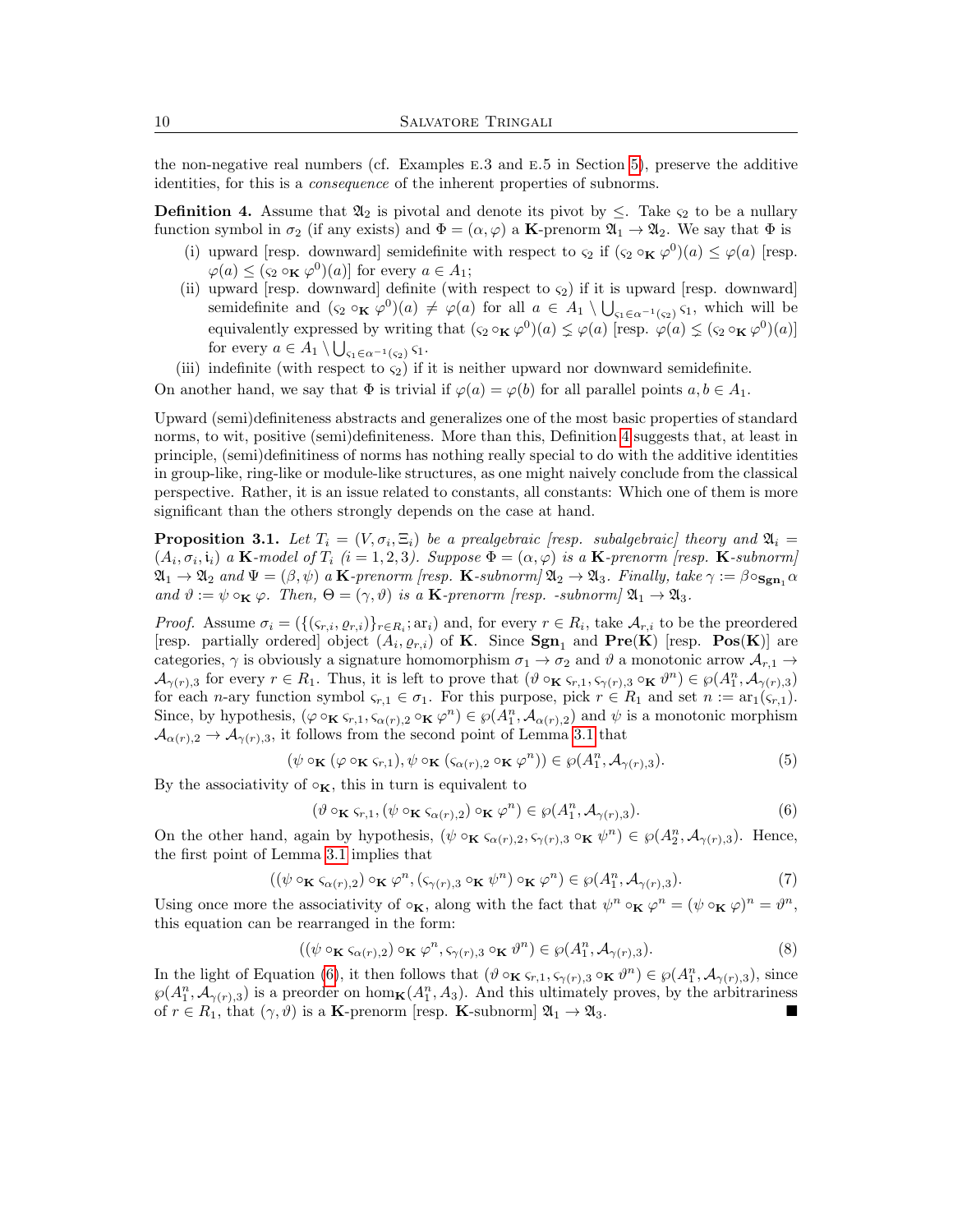With this in hand, suppose  $\mathfrak T$  is a given collection of prealgebraic [resp. subalgebraic] theories in the variables V. We take  $\mathcal{C}_0$  to be the class of all pairs  $(T, \mathfrak{A})$  for which  $T \in \mathfrak{T}$  and  $\mathfrak{A} \models T$ , and  $\mathcal{C}_{h}$  that of all triples  $(\mathcal{M}_{1}, \mathcal{M}_{2}, \Phi)$  such that  $\mathcal{M}_{i} = (T_{i}, \mathfrak{A}_{i}),$  with  $T_{i} \in \mathfrak{T}$  and  $\mathcal{F}(\mathfrak{A}_{i}) \models T_{i},$ and  $\Phi$  is a prenorm [resp. subnorm] of **K**-models  $\mathfrak{A}_1 \to \mathfrak{A}_2$ . We let s and t be, each in turn, the maps  $C_h \to C_o$  :  $(\mathcal{M}_1, \mathcal{M}_2, \Phi) \mapsto \mathcal{M}_1$  and  $C_h \to C_o$  :  $(\mathcal{M}_1, \mathcal{M}_2, \Phi) \mapsto \mathcal{M}_2$ , while denoting by i the mapping  $\mathcal{C}_{\text{o}} \to \mathcal{C}_{\text{h}}$  that sends a pair  $\mathcal{M} = (T, \mathfrak{A})$  of  $\mathcal{C}_{\text{o}}$ , with  $T = (\sigma, \Xi)$  and  $\mathfrak{A} = (A, \sigma, \mathfrak{i})$ , to the triple  $(M, M, \varepsilon)$  of  $C_h$  with  $\varepsilon := (id_{\mathbf{Sgn}_1}(\sigma), id_{\mathbf{K}}(A))$ . Lastly, we specify a partial function  $c : C_h \times C_h \to C_h$  as follows: Pick  $\mathfrak{m} = (\mathcal{M}_1, \mathcal{M}_2, \Phi)$  and  $\mathfrak{n} = (\mathcal{N}_1, \mathcal{N}_2, \Psi)$  in  $C_h$ . If  $\mathcal{M}_2 \neq \mathcal{N}_1$ , then  $c(\mathfrak{m}, \mathfrak{n})$  is not defined. Otherwise, in the light of Proposition [3.1,](#page-9-0) assume  $\Phi = (\alpha, \varphi)$  and  $\Psi = (\beta, \psi)$  and set  $c(\mathfrak{m}, \mathfrak{n}) := (\mathcal{M}_1, \mathcal{N}_2, \Theta)$ , where  $\Theta := (\beta \circ_{\mathbf{Sgn}_1} \alpha, \psi \circ_{\mathbf{K}} \varphi)$ .

It is then routine to check that  $(C_0, C_h, s, t, i, c)$  is a category. We call it the category of prealgebraic [resp. subalgebraic] **K**-models of  $\mathfrak{T}$ . It will be denoted, in general, by  $\text{Pnr}_{\mathbf{K}}(\mathfrak{T})$ [resp.  $\text{Snr}_{\mathbf{K}}(\mathfrak{T})$ ], and especially written as  $\text{Pnr}_{\mathbf{K}}(T)$  [resp.  $\text{Snr}_{\mathbf{K}}(T)$ ] in the case where  $\mathfrak{T}$ consists of a unique prealgebraic [resp. subalgebraic] theory  $T$  (in the variables  $V$ ). In the latter occurrence, whenever T is implied by the context, we use  $\mathfrak A$  in place of  $(T, \mathfrak A)$  to mean an object of  $\text{Pnr}_{\mathbf{K}}(T)$  [resp.  $\text{Snr}_{\mathbf{K}}(T)$ ]. A thorough investigation of the properties of these categories is behind the scope of the present paper: it will, in fact, be the subject of a subsequent article. For the moment, we restrict ourselves to a few trivial remarks and observations.

First, it is clear that  $\text{Snr}_{K}(\mathfrak{T})$  is contained in  $\text{Pnr}_{K}(\mathfrak{T})$  as a full subcategory, so that we can partially reduce the study of the former to the study of the latter. Second, suppose  $T =$  $(V, \sigma, \Xi)$  is a prealgebraic [resp. subalgebraic] theory and  $T_s = (V, \sigma_s, \Xi_s)$  a prealgebraic [resp. subalgebraic] subtheory of  $T.$  Then, there exists an obvious "forgetful" functor  $\mathcal{C}_{T_s}: \mathbf{Pnr}_\mathbf{K}(T) \to$  $\mathbf{Pnr}_{\mathbf{K}}(T_s)$  [resp.  $\mathcal{C}_{T_s}: \mathbf{Snr}_{\mathbf{K}}(T) \to \mathbf{Snr}_{\mathbf{K}}(T_s)$ ] defined by mapping

- (i) a prealgebraic [resp. subalgebraic] **K**-model  $\mathcal{M} = (T, \mathfrak{A})$  of T, with  $\mathfrak{A} = (A, \sigma, \mathfrak{i})$ , to the pair  $(T_s, \mathfrak{A}_s)$ , where  $\mathfrak{A}_s := (A, \sigma_s, \mathfrak{i}_{|\sigma_s})$ ;
- (ii) a morphism  $(\alpha, \varphi) : \mathcal{M}_1 \to \mathcal{M}_2$  of  $\text{Pnr}_{\mathbf{K}}(T)$  [resp.  $\text{Snr}_{\mathbf{K}}(T)$ ] to the **K**-prenorm [resp. **K**-subnorm]  $(\alpha_s, \varphi) : C_{T_s}(\mathcal{M}_1) \to C_{T_s}(\mathcal{M}_2)$ , where  $\alpha_s$  is the restriction of  $\alpha$  to  $\sigma_s$ .

In particular,  $\mathcal{C}_{T_s}$  returns a "forgetful" functor to **K** in the extreme case where  $T_s$  is the empty theory in the variables V. One question is, then, to establish under which conditions  $\mathcal{C}_{T_s}$  admits a left or right adjoint. Nevertheless, this and other properties of  $\text{Pnr}_{\mathbf{K}}(T)$  and  $\text{Snr}_{\mathbf{K}}(T)$  appear to to be strongly dependent on the actual characteristics of  $T$ ,  $T_s$  and  $\bf{K}$  and will be considered non here but in a separate paper.

# 4. Prenormed models over a fixed target

<span id="page-10-0"></span>Continuing with the notation of the previous section (unless explicitly overridden), assume henceforth that  $\mathcal{M}_0 = (T_0, \mathfrak{A}_0)$  is a fixed "target" in  $\text{Pnr}_K(\mathfrak{T})$  and suppose that  $\mathfrak{A}_0$  is pivotal: Let us denote its pivot by  $\leq$  and set  $\mathcal{A}_0 := (\mathfrak{A}_0, \leq)$ . A prenormed **K**-model of  $\mathfrak T$  over  $\mathcal{M}_0$  is, then, any pair  $M = (\mathcal{M}, \Phi)$  such that M is another object of  $\text{Pnr}_{\mathbf{K}}(\mathfrak{T})$  and  $\Phi$  a **K**-prenorm  $M \to M_0$ : We refer to  $\Phi$  as an  $M_0$ -valued **K**-prenorm on M (or a **K**-prenorm on M with values in  $\mathcal{M}_0$ , and indeed as an  $\mathcal{M}_0$ -valued **K**-subnorm on  $\mathcal{M}$  (or a **K**-subnorm on  $\mathcal{M}$  with values in  $\mathcal{M}_0$  if M and  $\mathcal{M}_0$  are both prenormed **K**-models of  $\mathfrak{T}$ . Observe that M can be well identified with the morphism  $\Phi : \mathcal{M} \to \mathcal{M}_0$  of  $\text{Pnr}_{\mathbf{K}}(\mathfrak{T})$ .

Given a prenormed **K**-model  $M_i = (M_i, \Phi_i)$  of  $\mathfrak T$  over  $M_0$   $(i = 1, 2)$ , with  $M_i = (T_i, \mathfrak A_i)$  and  $\Phi_i = (\alpha_i, \varphi_i)$ , we define a **K**-short morphism  $M_1 \to M_2$  to be any morphism  $(\beta, \psi) : M_1 \to M_2$ in  $\text{Pnr}_{\mathbf{K}}(\mathfrak{T})$  such that  $\beta \circ_{\text{Sgn}_1} \alpha_2 = \alpha_1$  and  $(\varphi_2 \circ_{\mathbf{K}} \psi, \varphi_1) \in \wp(|\mathfrak{A}_1|, \mathcal{A}_0)$ . The terminology is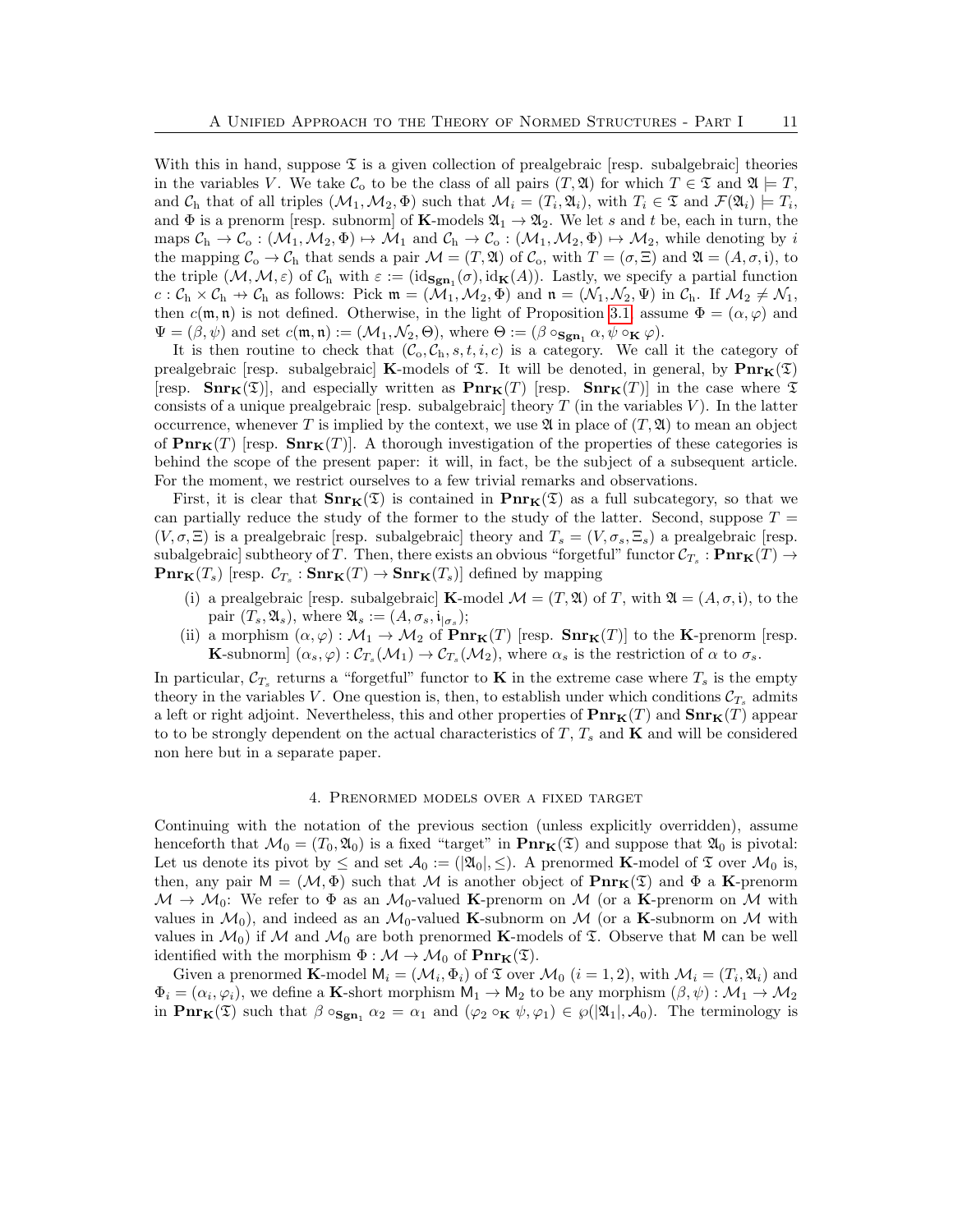prompted by the fact that the latter condition is ultimately equivalent to saying, in a much more familiar notation, that  $\|\psi(a)\|_2 \leq \|a\|_1$  for all  $a \in |\mathfrak{A}_1|$ , with  $\|\cdot\|_i := \varphi_i$ . In particular, we write that  $\Psi$  is a **K**-isometry  $M_1 \to M_2$  if  $\|\psi(a)\|_2 = \|a\|_1$  for all  $a \in \mathfrak{A}_1$ .

**Remark 16.** As shown shortly, prenormed K-models of  $\mathfrak T$  over  $\mathcal M_0$  and K-short morphisms thereof give rise to a further category, besides  $\text{Pnr}_{K}(\mathfrak{T})$ . In the many-sorted case (discussed in the second part of the present work), this provides a full abstraction of the usual category of left modules over a fixed valuated ring (normed spaces over a fixed valuated field can be viewed as a special case of these), with morphisms given by weakly contractive linear transformations between the underlying vector spaces. This sounds intriguing, for it seems to suggest that, from the perspective of the framework set up in this paper, the "right choice" about the kind of morphisms to be considered in relation to normed structures, based only on abstract nonsense reasoning (and especially regardless of any further considerations relevant to applications), should "naturally" fall on short maps. Simply for the fact that common alternatives available in the "localized" context of normed spaces, such as bounded transformations or continuous functions between the standard topologies induced by the norms on the underlying sets, are ruled out, for they are not even possible, in the setting where we are planting the foundations of the general theory of normed structures.

<span id="page-11-0"></span>**Lemma 4.1.** Let  $\mathsf{M}_i = (\mathcal{M}_i, \Phi_i)$  be a prenormed  $\mathbf{K}\text{-model}$  of  $\mathfrak{T}$  over  $\mathcal{M}_0$   $(i = 1, 2, 3)$  and suppose that  $\Psi$  and  $\Theta$  are, respectively, K-short maps  $M_1 \to M_2$  and  $M_2 \to M_3$ . The composition of  $\Theta$ with  $\Psi$  in  $\text{Pnr}_{\mathbf{K}}(\mathfrak{T})$  is then a **K**-short map  $M_1 \to M_3$ .

*Proof.* Let  $\Psi = (\beta, \psi)$  and  $\Theta = (\gamma, \vartheta)$  and set  $\mathcal{M}_i = (T_i, \mathfrak{A}_i)$ ,  $\Phi_i = (\alpha_i, \varphi_i)$  and  $\|\cdot\|_i := \varphi_i$ . It is enough to show that  $\|(\vartheta \circ_K \psi)(a)\|_3 \leq \|a\|_1$  for all  $a \in |\mathfrak{A}_1|$ . But this is straightforward since, by hypothesis,  $\|\vartheta(\psi(a))\|_3 \le \|\psi(a)\|_2$  on the one hand, and  $\|\psi(a)\|_2 \le \|a\|_1$  on the other, so that the conclusion follows from the transitivity of  $\leq$ .

Define  $\mathcal{C}_o$  as the class of prenormed **K**-models over  $\mathcal{M}_0$  and  $\mathcal{C}_h$  as that of triples  $(M_1, M_2, \Psi)$  such that  $M_i$  is a prenormed **K**-model of  $\mathfrak T$  over  $\mathcal M_0$  and  $\Psi$  a **K**-short morphism  $M_1 \to M_2$ . Then, take s and t to be the maps  $C_h \to C_o : (M_1, M_2, \Phi) \to M_1$  and  $C_h \to C_o : (M_1, M_2, \Phi) \to M_2$ , respectively, and denote by i the function  $\mathcal{C}_{\text{o}} \to \mathcal{C}_{\text{h}}$  sending a prenormed **K**-model  $M = (\mathcal{M}, \Phi)$ to the triple  $(M, M, \varepsilon)$ , where  $\varepsilon$  is the identity  $M \to M$  in  $\text{Prn}_{\mathbf{K}}(\mathfrak{T})$ . Lastly, let c be the partial function  $C_h \times C_h \to C_h$  specified as follows: Pick  $\mathfrak{m} = (M_1, M_2, \Psi)$  and  $\mathfrak{n} = (N_1, N_2, \Theta)$  in  $C_h$ . If  $M_2 \neq N_1$ , then  $c(\mathfrak{m}, \mathfrak{n})$  is not defined. Otherwise, based on Lemma [4.1,](#page-11-0) assume  $\Psi = (\beta, \psi)$  and  $\Theta = (\gamma, \vartheta)$  and set  $c(\mathfrak{m}, \mathfrak{n})$  equal to the triple  $(M_1, N_2, \Pi)$ , where  $\Pi := (\gamma \circ_{\mathbf{Sgn}_1} \beta, \vartheta \circ_{\mathbf{K}} \psi)$ .

It is easy to verify that the 6-uple  $(\mathcal{C}_{\alpha}, \mathcal{C}_{h}, s, t, i, c)$  gives a category. We call it the category of prenormed K-models of  $\mathfrak T$  over  $\mathcal M_0$  and refer to its objects as prenormed K-models of  $\mathfrak T$  over  $\mathcal M_0$ . This category will be denoted, in general, by  $\text{Pnr}_{\mathbf{K}}(\mathfrak{T};\mathcal{M}_0)$ , and especially by  $\text{Pnr}_{\mathbf{K}}(T;\mathcal{M}_0)$  in the case where  $\mathfrak{T} = \{T, T_0\}$  for some prealgebraic theory T (possibly equal to  $T_0$ ). When  $\mathcal{M}_0$  is a subnormed K-model of  $\mathfrak T$ , then the objects in  $\text{Pnr}_K(\mathfrak T;{\mathcal M}_0)$  that are, indeed, subnormed Kmodels of  $\mathfrak T$  over  $\mathcal M_0$ , form a full subcategory of  $\text{Pnr}_K(\mathfrak T; \mathcal M_0)$ . This is written as  $\text{Snr}_K(\mathfrak T; \mathcal M_0)$ , or as  $\text{Snr}_{\mathbf{K}}(T; \mathcal{M}_0)$  for  $\mathfrak{T} = \{T, T_0\}$ , and called the category of subnormed **K**-models over  $\mathcal{M}_0$ .

A detailed study of the properties of these categories is beyond the scope of the present paper and we just restrict ourselves to a couple of considerations. The first is that  $\text{Snr}_{\mathbf{K}}(\mathfrak{T};\mathcal{M}_0)$  is a full subcategory of  $\text{Pnr}_{\mathbf{K}}(\mathfrak{T};\mathcal{M}_0)$  whenever  $\mathcal{M}_0$  is a subnormed **K**-model of  $\mathfrak{T}$ . As for the second, assume  $\mathfrak{T} = \{T, T_0\}$  and  $\mathfrak{T}_s = \{T_s, T_0\}$ , where T and  $T_s$  are prealgebraic [resp. subalgebraic] theories and  $T_s \leq T$ . Then, the "forgetful" functor  $\mathcal{C}_{T_s} : \mathbf{Pnr}_{\mathbf{K}}(\mathfrak{T}) \to \mathbf{Pnr}_{\mathbf{K}}(\mathfrak{T}_s)$  [resp.  $\mathcal{C}_{T_s}$ :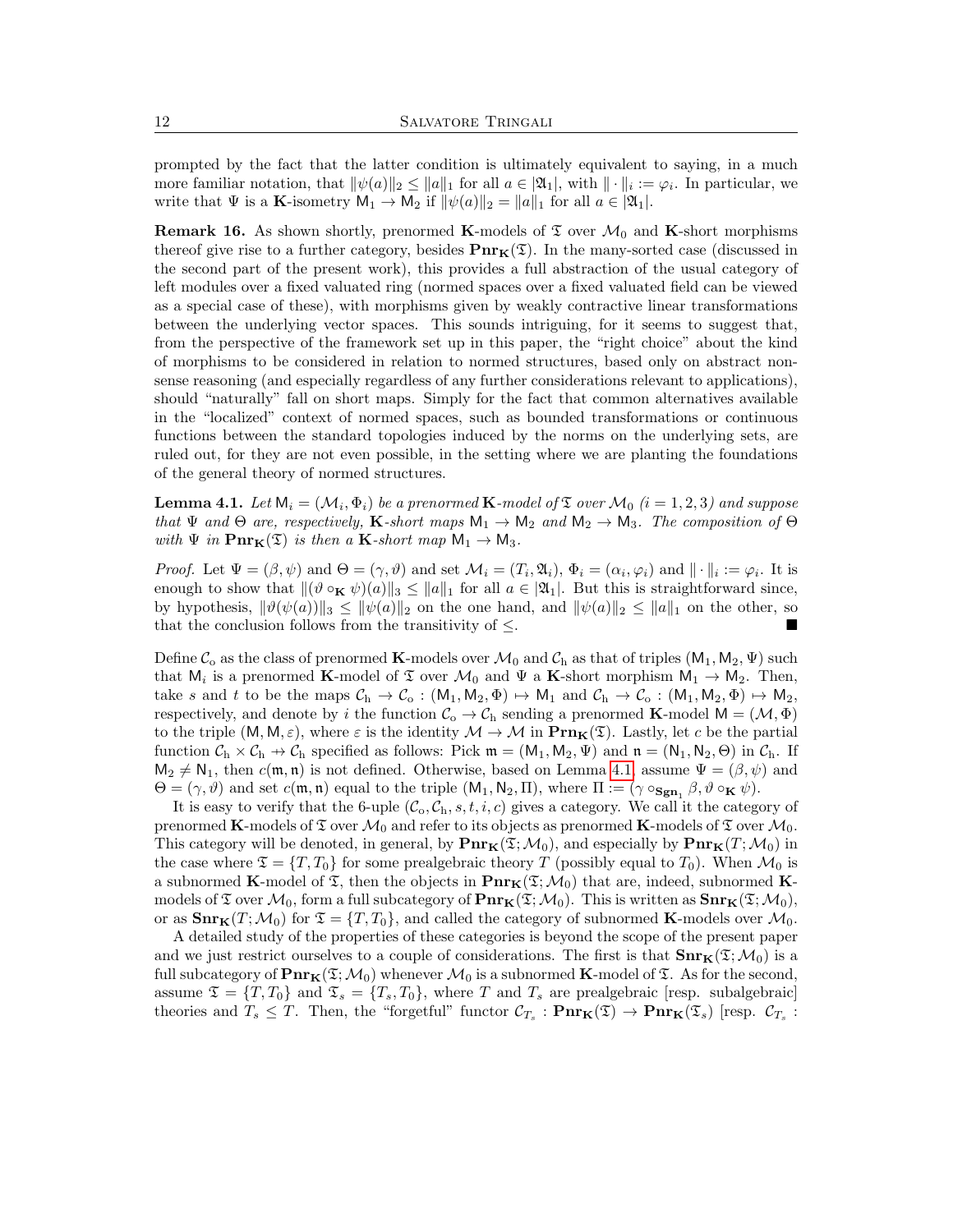$\text{Snr}_{\mathbf{K}}(\mathfrak{T}) \to \text{Snr}_{\mathbf{K}}(\mathfrak{T}_s)$  defined by the end of Section [2](#page-3-0) gives rise to another "forgetful" functor  $\mathcal{E}_{T_s}: \mathbf{Pnr}_{\mathbf{K}}(T; \mathcal{M}_0) \to \mathbf{Pnr}_{\mathbf{K}}(T_s; \mathcal{M}_0)$  [resp.  $\mathcal{E}_{T_s}: \mathbf{Snr}_{\mathbf{K}}(T; \mathcal{M}_0) \to \mathbf{Snr}_{\mathbf{K}}(T_s; \mathcal{M}_0)$ ] by sending

- (i) a prenormed [resp. subnormed] **K**-model  $(\mathcal{M}, \Phi)$  of T over  $\mathcal{M}_0$  to  $(\mathcal{C}_{T_s}(\mathcal{M}), \mathcal{C}_{T_s}(\Phi))$ , the last being regarded as a prenormed [resp. subnormed] **K**-model of  $T_s$  over  $\mathcal{M}_0$ ;
- (ii) a K-short morphism  $\Psi : (\mathcal{M}_1, \Phi_1) \to (\mathcal{M}_2, \Phi_2)$  of  $\text{Pnr}_K(T; \mathcal{M}_0)$  [resp.  $\text{Snr}_K(T; \mathcal{M}_0)$ ] to the K-short morphism  $(C_{T_s}(M_1), C_{T_s}(\Phi_1)) \to (C_{T_s}(M_2), C_{T_s}(\Phi_2))$  of  $\text{Pnr}_K(T_s; M_0)$ [resp.  $\text{Snr}_{\mathbf{K}}(T_s; \mathcal{M}_0)$ ].

In particular,  $\mathcal{E}_{T_s}$  returns a "forgetful" functor to **K** in the extreme case where  $T_s$  is the empty theory in the variables V (see Remark [11\)](#page-8-1). It is then interesting to ask when  $\mathcal{E}_{T_s}$  admits adjoints. However, the question, along with other properties of  $\text{Pnr}_{\mathbf{K}}(T;\mathcal{M}_0)$  and  $\text{Snr}_{\mathbf{K}}(T;\mathcal{M}_0)$ , critically depends on the specificity of  $K$ ,  $T$  and  $T_s$  and will be investigated in future work.

# 5. Some worked examples

<span id="page-12-0"></span>Unless explicitly overridden, the notation throughout is based on that of the previous section. Here, we show how the framework developed so far succeeds to capture essential features of the notion itself of norm as this is intended in the classical approach to the theory of normed groups, valuated rings and similar one-sorted structures (vector spaces and algebras will be discussed in Part II). In each of the examples examined, it is  $\mathbf{K} = \mathbf{Set}$ . Accordingly, any further reference to  $\bf{K}$  is omitted and we use, e.g., "model" in place of " $\bf{K}$ -model", "prenorm" [resp. "subnorm"] instead of "K-prenorm" [resp. "K-subnorm"],  $\text{Pnr}(\cdot)$  for  $\text{Pnr}_K(\cdot)$ , and so on. We focus on a family  $\mathfrak T$  consisting of two theories  $T = (\sigma, \Xi)$  and  $T_0 = (\sigma_0, \Xi_0)$ , possibly equal to each other.

**Remark 17.** If  $A \in obj(\mathbf{Set})$ , each global point of A can be identified with a standard element of A, and viceversa. Therefore, in what follows, we systematically interpret the membership symbol ∈ in its standard set-theoretic sense rather than in generalized meaning of Remark [21.](#page-16-2)

That said, we take  $\mathfrak{A} = (A, \sigma, \mathfrak{i})$  to be an algebraic model of T and  $\mathfrak{A}_0 = (A_0, \sigma_0, \mathfrak{i}_0)$  a pivotal prealgebraic [resp. subalgebraic] model of  $T_0$  (keep Remark [14](#page-8-2) in mind). We set  $\mathcal{M} := (T, \mathfrak{A})$ and  $\mathcal{M}_0 := (T_0, \mathfrak{A}_0)$  and denote the pivot of  $\mathfrak{A}_0$  by  $\leq$ . Furthermore, in the light of Remark [13,](#page-8-3) we assume that  $\sigma$  is a subsignature of  $\sigma_0$  and concentrate only on  $\mathcal{M}_0$ -valued prenorms [resp. subnorms] on M of the form  $\Phi = (\alpha, \|\cdot\|)$  such that  $\alpha$  is the canonical injection  $\sigma \to \sigma_0$ , hence identifying  $\Phi$  with  $\|\cdot\|$  by a convenient abuse of notation. Lastly, for  $T_s$  a subtheory of T, we use  $\mathcal{C}_{T_s}$  for the "forgetful" functor  $\mathbf{Pnr}(T) \to \mathbf{Pnr}(T_s)$  defined by the end of Section [2.](#page-3-0)

Now, we pick a distinguished set of (non-logical) function symbols,  $\Sigma_f = \{+, \star, u, 0, 1\}$ , and a distinguished set of (non-logical) relation symbols,  $\Sigma_r = \{\leq_+, \leq_*, \leq_0, \leq_1\}$ , and introduce a "reference signature"  $\sigma_{\text{ref}} = (\Sigma_f, \Sigma_r, \text{ar}_{\text{ref}})$ , where  $\text{ar}_{\text{ref}}$  is defined in such a way that  $+$ ,  $\star$  and every member of  $\Sigma_r$  are binary, u is unary, and 0 and 1 are nullary. Then, as is usual, we call

- (s.1)  $\sigma_{\rm sgrp} := (+, \leq_+; \arg_{\rm sgrp})$  the signature of semigroups;
- (s.2)  $\sigma_{\text{mon}} := (+, \leq_+; 0, \leq_0; \text{ar}_{\text{mon}})$  the signature of monoids;
- (s.3)  $\sigma_{\rm grp} := (+, \leq_+; u, \leq_u; 0, \leq_0; \text{arg}_{\text{rep}})$  the signature of groups;
- (s.4)  $\sigma_{rg} := (+, \leq_+; \star, \leq_\star; 0, \leq_0; \text{ar}_{rg})$  the signature of semirings;
- (s.5)  $\sigma_{\text{rig}} := (+,\leq_+;\star,\leq_\star;0,\leq_0;1,\leq_1;\text{ar}_{\text{rig}})$  the signature of unital semirings;
- (s.6)  $\sigma_{\text{rng}} := (+, \leq_+; \star, \leq_\star; u, \leq_u; 0, \leq_0; \text{array})$  the signature of rings;
- (s.7)  $\sigma_{\text{ring}} := (+, \leq_+; \star, \leq_\star; u, \leq_u; 0, \leq_0; 1, \leq_1; \text{array})$  the signature of unital rings.

Here,  $\arg \min_{\mathbf{x} \in \mathcal{X}} \mathbf{x}_{\text{mon}}$ , etc are the appropriate restrictions of  $\arg \min_{\mathbf{x} \in \mathcal{X}} \{+,-\}$ ,  $\{\pm, \pm, 0, \pm 0\}$ , etc. We then say that a subnorm  $\|\cdot\| : \mathcal{M} \to \mathcal{M}_0$ , if any exists, is an  $\mathcal{M}_0$ -valued semigroup [resp.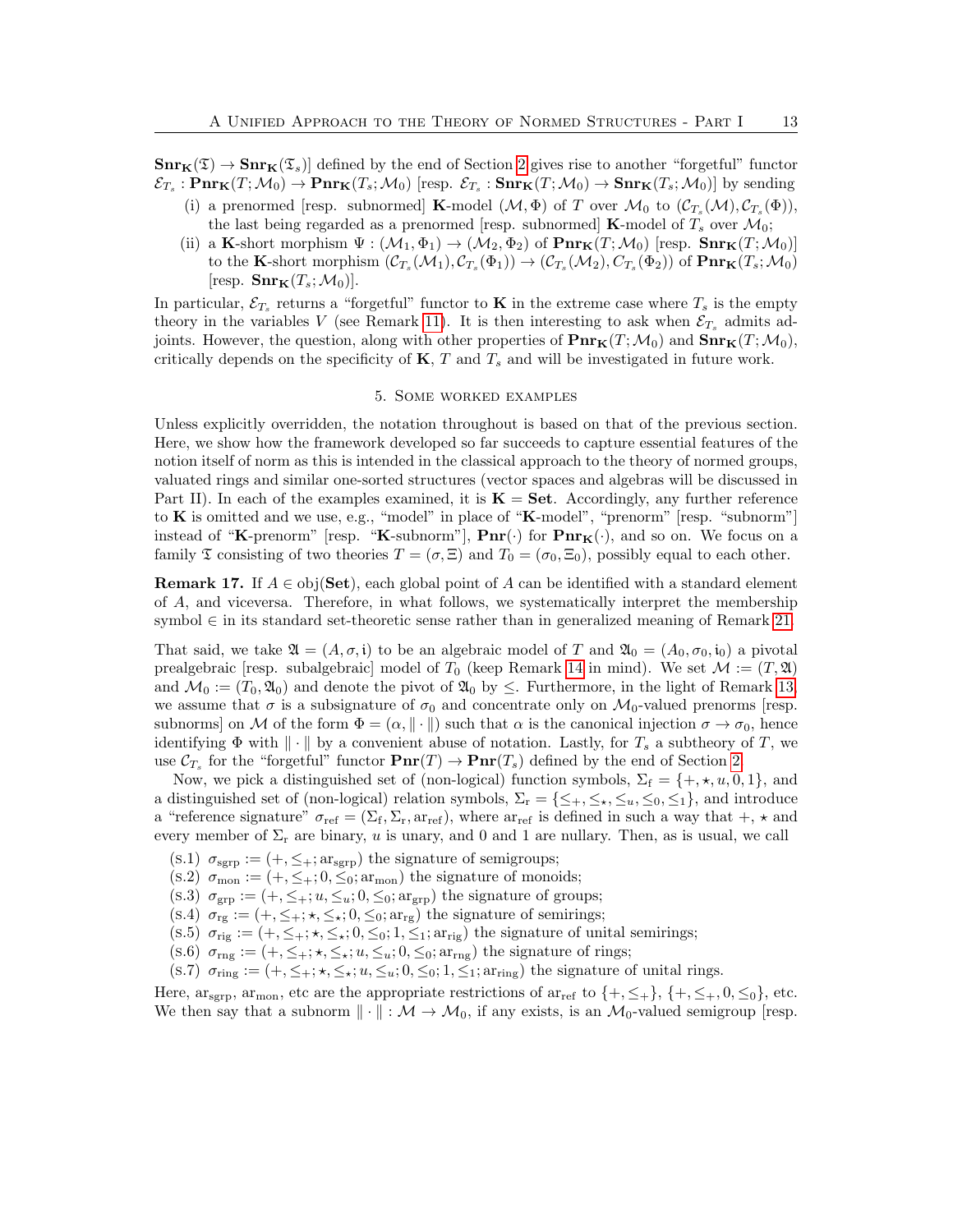group] subnorm (on M) if T is the smallest subalgebraic theory of type  $\sigma_{\rm sgrp}$  [resp.  $\sigma_{\rm grp}$ ], an  $\mathcal{M}_0$ -valued monoid subnorm if T is the smallest subalgebraic theory of type  $\sigma_{\text{mon}}$ , an  $\mathcal{M}_0$ -valued semiring [resp. ring] subnorm if T is the smallest subalgebraic theory of type  $\sigma_{rg}$  [resp.  $\sigma_{rng}$ ], and an  $\mathcal{M}_0$ -valued subnorm of unital semirings [resp. unital rings] if T is the smallest subalgebraic theory of type  $\sigma_{\text{rig}}$  [resp.  $\sigma_{\text{ring}}$ ] (cf. Remark [8\)](#page-7-1). Thus, a subnorm  $\|\cdot\| : \mathcal{M} \to \mathcal{M}_0$  is

 $(E.1)$  an  $\mathcal{M}_0$ -valued semigroup subnorm (on  $\mathcal{M}$ ) if and only if

$$
||a + b|| \leq_{+} ||a|| + ||b|| \text{ for all } a, b \in A.
$$
 (9)

It is common that  $\mathfrak A$  is a model of the subalgebraic theory  $T_{\rm sgrp}$  of semigroups, which is the smallest subalgebraic theory of signature  $\sigma_{\rm sgrp}$  including the axiom of associativity (see Remark [7\)](#page-6-0) for the symbol +.

- (E.2) an  $\mathcal{M}_0$ -valued monoid subnorm if and only if  $\mathcal{C}_{\sharp_sT_{\rm sgrp}}(\|\cdot\|)$  is an  $\mathcal{M}_0$ -valued semigroup subnorm on  $C_{\sharp_sT_\text{sgrp}}(\mathcal{M})$  and  $||0|| \leq_0 0$  (see Remark [8\)](#page-7-1). Typically,  $\mathfrak A$  models the subalgebraic theory  $T_{\rm mon}$  of monoids, to wit, the smallest subalgebraic extension of  $T_{\rm sgrp}$ comprising the axiom of neutrality (see Remark [7\)](#page-6-0) for the symbol 0. When this happens, motivated by the "classical theory", we refer to an  $\mathcal{M}_0$ -valued monoid subnorm  $\|\cdot\|$ (on  $M$ ) which is upward semidefinite [resp. definite] with respect to 0 as an  $M_0$ -valued monoid seminorm [resp. norm], and call  $\mathcal M$  a seminormed [resp. normed] monoid over  $\mathcal{M}_0$ . One usually takes  $\mathcal{M}_0$  to be the additive monoid of the non-negative real numbers with its standard (order and algebraic) structure: then, Remark [15](#page-8-4) *implies*  $||0|| = 0$ .
- $(E.3)$  an  $\mathcal{M}_0$ -valued group subnorm if and only if

<span id="page-13-0"></span>
$$
||u(a)|| \leq_u u(||a||) \text{ for all } a \in A
$$
\n
$$
(10)
$$

and  $\mathcal{C}_{\sharp_sT_{\rm mon}}(\|\cdot\|)$  is an  $\mathcal{M}_0$ -valued monoid subnorm on  $C_{\sharp_sT_{\rm mon}}(\mathcal{M})$ . Commonly,  $\mathfrak A$  is a model of the subalgebraic theory  $T_{\text{grp}}$  of groups, the smallest subalgebraic extension of  $T_{\text{mon}}$  containing the axiom of inverses (see Remark [7\)](#page-6-0) for the triple  $(+, u, 0)$ . In these cases, u is usually represented by the symbol  $-$ , so the above Equation [\(10\)](#page-13-0) reads as:

<span id="page-13-1"></span>
$$
\| -a \| \leq_u u(\|a\|) \text{ for all } a \in A
$$
\n<sup>(11)</sup>

and indeed as:  $\|-a\| \leq -\|a\|$  for all  $a \in A$  if  $T_{\rm grp} \leq T_0$ . Therefore, one concludes that group subnorms are, in some sense, "naturally negative" as far as we look at them as morphisms between structures of the very same type, i.e., groups. While intriguing, this is not completely satisfactory, for the relevant case of standard (positive definite) group norms [\[2,](#page-17-1) p. 5] is not covered. However, similar structures can be brought within the scope of our framework in the light of one trivial consideration: That the target of a standard group norm is taken to be  $\mathbb{R}_0^+$ , which is everything but a group. With this in mind, the most obvious workaround is to assume that  $T_0$  is not a supertheory of  $T$ , but instead the smallest subalgebraic  $\sigma_{\rm grp}$ -theory. Then, u can be interpreted as the identity map on  $A_0$  and Equation [\(11\)](#page-13-1) becomes:  $\|-a\| \leq_u \|a\|$  for all  $a \in A$ . If  $\leq$  is a partial order, it follows from here that  $\|\cdot\|$  is necessarily symmetric. This is another byproduct of our approach. It suggests that "asymmetric group norms" (cf. [\[2,](#page-17-1) Remark 2]) do not really exist as such: They can, e.g., as monoid norms but not as group norms, which is absolutely reasonable if we think of the fact that an "asymmetric group norm" is ultimately defined without any specific requirement about inverses. Starting from these considerations, we then refer to an  $\mathcal{M}_0$ -valued group subnorm  $\|\cdot\|$  (on  $\mathcal{M}$ ), which is upward semidefinite [resp. definite] with respect to 0, as an  $\mathcal{M}_0$ -valued group seminorm [resp. norm] (on M), and call M a seminormed [resp. normed] group over  $\mathcal{M}_0$ .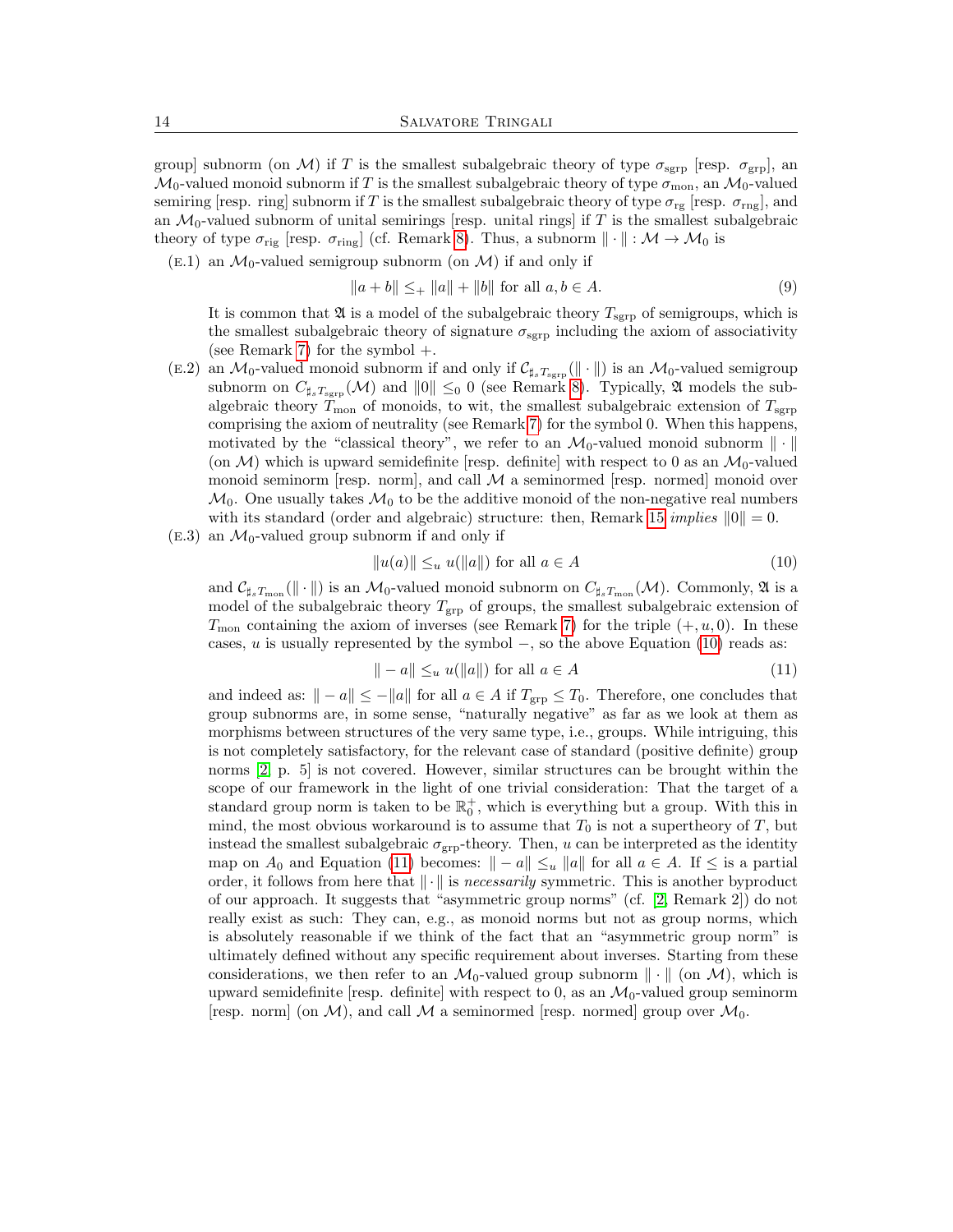$(E.4)$  an  $\mathcal{M}_0$ -valued semiring subnorm if and only if

$$
||a \star b|| \leq_{\star} ||a|| \star ||b|| \text{ for all } a, b \in A
$$
 (12)

and  $\mathcal{C}_{\sharp_s T_{\text{mon}}}(\|\cdot\|)$  is an  $\mathcal{M}_0$ -valued monoid subnorm on  $C_{\sharp_s T_{\text{mon}}}(\mathcal{M})$ . Note how this suggests that norms on ring-like structures are "inherently submultiplicative": "Multiplicativeness" is covered by assuming that  $\leq_{\star}$  is (interpreted as) the equality relation on  $A_0$ , and the same applies to different operations, to the extent that, from an abstract point of view, there is no apparent reason to focus on the one rather than the others. Motivated by the terminology of the theory of valuated rings, we then refer to an  $\mathcal{M}_0$ valued semiring subnorm  $\|\cdot\|$  (on M), which is upward semidefinite [resp. definite] with respect to 0 and "multiplicative" with respect to  $\star$ , as an  $\mathcal{M}_0$ -valued semiring semivaluation [resp. valuation] (on  $\mathcal{M}$ ), and call  $\mathcal M$  a semivaluated [resp. valuated] semiring over  $\mathcal{M}_0$ . In most applications,  $\mathfrak{A}$  and  $\mathfrak{A}_0$  will be models of the subalgebraic theory  $T_{\rm rg}$ of semirings, i.e., the smallest subalgebraic extension of  $T_{\text{mon}}$  containing the axioms of left and right distributiveness of  $\star$  over + and the axiom of associativity for  $\star$ . E.g., this is the case with the semiring of non-negative real numbers (with the usual structure inherited from the real field).

- (E.5) an  $\mathcal{M}_0$ -valued ring subnorm if and only if  $\mathcal{C}_{\sharp_sT_{\text{grp}}}(\|\cdot\|)$  is an  $\mathcal{M}_0$ -valued group subnorm on  $\mathcal{C}_{\sharp_sT_{\text{gp}}}(\mathcal{M})$  and  $\mathcal{C}_{\sharp_sT_{\text{rg}}}(\|\cdot\|)$  is an  $\mathcal{M}_0$ -valued group semiring subnorm on  $\mathcal{C}_{\sharp_sT_{\text{rg}}}(\mathcal{M})$ . Thus, all the considerations previously made on group and semiring subnorms also apply to ring subnorms. In particular, we refer to an  $\mathcal{M}_0$ -valued ring subnorm  $\|\cdot\|$  (on  $\mathcal{M}$ ), which is upward semidefinite [resp. definite] with respect to 0 and "multiplicative" with respect to  $\star$ , as an  $\mathcal{M}_0$ -valued ring semivaluation [resp. valuation] (on  $\mathcal{M}$ ), and then call M a semivaluated resp. valuated ring over  $\mathcal{M}_0$ . In common cases,  $\mathfrak{A}$  is a model of the subalgebraic theory  $T_{\text{rng}}$  of rings, i.e., the smallest subalgebraic theory containing both the axioms of  $T_{\rm grp}$  and those of  $T_{\rm rg}$ .
- (E.6) an  $\mathcal{M}_0$ -valued subnorm of unital semirings if and only if  $\mathcal{C}_{\sharp_s T_{\text{rg}}}(\|\cdot\|)$  is an  $\mathcal{M}_0$ -valued semiring subnorm on  $\mathcal{C}_{\sharp_s T_{\text{rg}}}(\mathcal{M})$  and  $||1|| \leq_1 1$ . The same considerations previously made on the symbol 0 in the case of group subnorms apply to 1. Furthermore, mimicking the case of semiring subnorms, we refer to an  $\mathcal{M}_0$ -valued subnorm  $\|\cdot\|$  of unital semirings (on  $M$ , which is upward semidefinite [resp. definite] with respect to 0 and "multiplicative" with respect to  $\star$ , as an  $\mathcal{M}_0$ -valued semivaluation [resp. valuation] of unital semirings (on  $\mathcal{M}$ ), and then call  $\mathcal M$  a semivaluated [resp. valuated] unital semiring over  $\mathcal{M}_0$ . If  $\|\cdot\|$  is a  $\mathcal{M}_0$ -valued semivaluation of unital semirings (on M) for which  $\|1\|$  is a unit in  $\mathcal{M}_0$ , i.e., an invertible element with respect to  $\star$ , and  $\leq_{\star}$  is compatible with  $\star$ , in the sense that  $a_1 \star a_2 \leq_{\star} b_1 \star b_2$  for  $a_i, b_i \in A$  and  $a_i \leq_{\star} b_i$ , then  $||1|| = ||1 \star 1|| \leq_{\star} ||1|| \star ||1||$ implies  $||1|| = 1$ , and hence  $||1|| = 1$  (one more unexpected outcome of our approach). In relevant applications,  $\mathfrak A$  will model the subalgebraic theory  $T_{\text{rig}}$  of unital semirings, i.e., the smallest subalgebraic extension of  $T_{\rm rg}$  including the axiom of neutrality for 1, as for the non-negative real numbers with their usual order and algebraic structure.
- (E.7) an  $\mathcal{M}_0$ -valued subnorm of unital rings if and only if  $C_{\sharp_sT_{\text{rig}}}(\Vert \cdot \Vert)$  is an  $\mathcal{M}_0$ -valued subnorm of unital semirings on  $\mathcal{C}_{\sharp_sT_{\text{rig}}}(\mathcal{M})$  and  $\mathcal{C}_{\sharp_sT_{\text{grp}}}(\|\cdot\|)$  is an  $\mathcal{M}_0$ -valued group subnorm on  $\mathcal{C}_{\sharp_sT_{\text{grp}}}(\mathcal{M})$ . The very same considerations previously made in the case of group subnorms and subnorms of unital semirings apply to ring subnorms. We refer to an  $\mathcal{M}_0$ -valued subnorm  $\|\cdot\|$  of unital rings (on  $\mathcal{M}$ ), which is upward semidefinite [resp. definite] with respect to 0 and "multiplicative" with respect to  $\star$ , as an  $\mathcal{M}_0$ -valued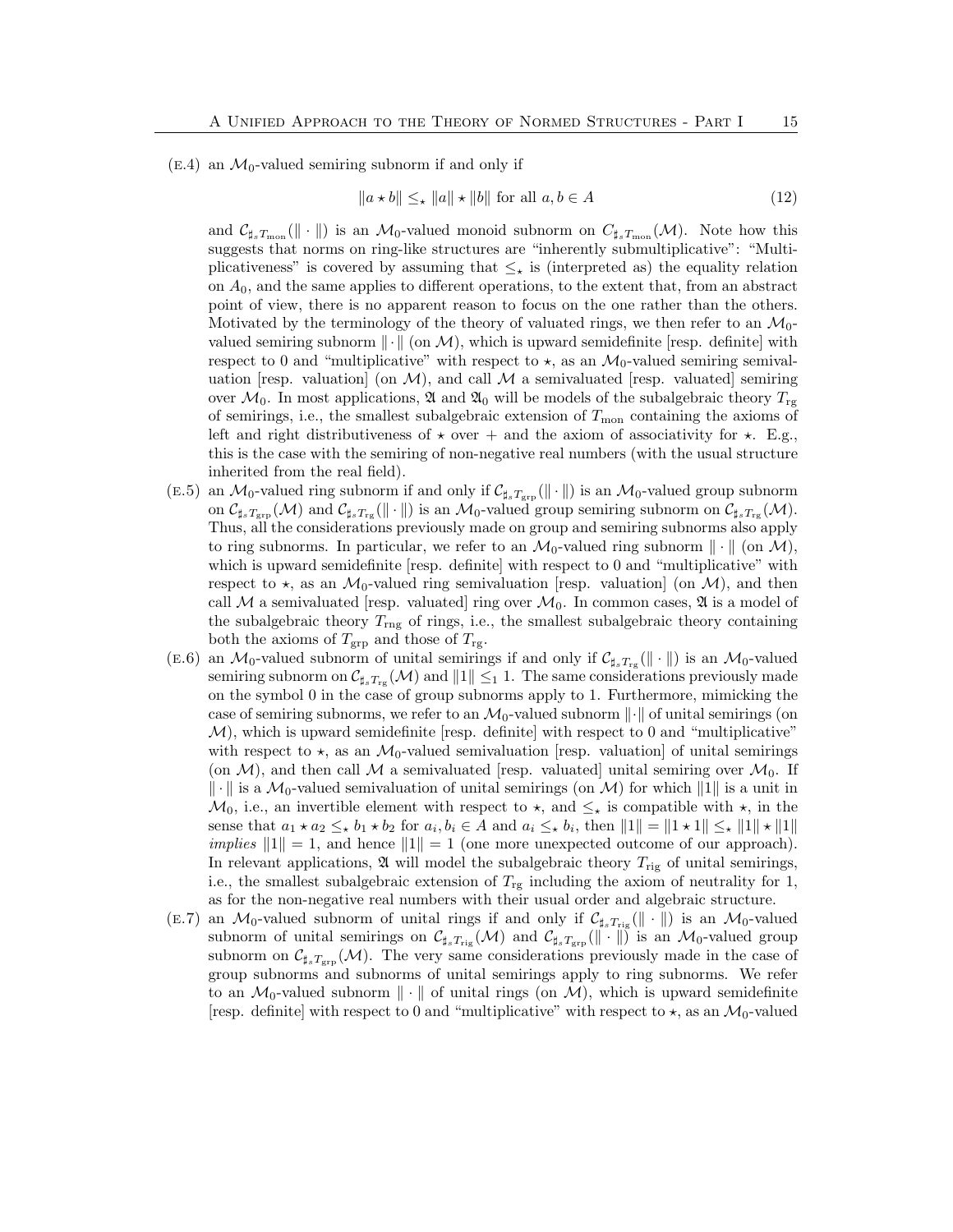semivaluation [resp. valuation] of unital rings (on  $\mathcal{M}$ ), and then call  $\mathcal{M}$  a semivaluated [resp. valuated] unital ring over  $\mathcal{M}_0$ . Typically,  $\mathfrak A$  models the subalgebraic theory  $T_{\text{ring}}$ of unital rings, the smallest subalgebraic extension of  $T_{\text{rig}}$  including the axiom of inverses for the triple  $(+, u, 0)$ .

 $\mathcal{M}_0$ -valued semigroup subnorms, monoid subnorms, etc are defined and characterized in the very same way, by replacing "subalgebraic" with "prealgebraic" and  $\sharp_s$  with  $\sharp_p$  in all of their occurrences in the above discussion. Furthermore, most of the considerations made in the subalgebraic case still hold in the prealgebraic one, except for those based on Remark [15.](#page-8-4)

Field valuations and norms of vector spaces over a fixed valuated field, together with variants thereof, will be discussed in Part II as special instances of many-sorted subnormed structures.

# APPENDIX A. A RESUMÉ OF THE VERY BASICS OF CATEGORY THEORY

<span id="page-15-0"></span>Following [\[16\]](#page-18-8), we define a category as a 6-uple  $(C_0, C_h, s, t, i, c)$ , where  $C_0$  and  $C_h$  are classes, the former referred to as the collection of objects, the latter as the collection of morphisms or arrows; s and t are functions  $C_h \rightarrow C_o$  which assign, to every arrow, its source and target; i is a further function  $C_{o} \to C_{h}$  sending each object A to a distinguished morphism, called the (local) identity on A; c is a partial operation  $C_h \times C_h \rightarrow C_h$  (called composition) whose domain is the class of all pairs  $((f, g_1), (g_2, h)) \in C_h \times C_h$  with  $g_1 = g_2$  (see Subsection [1.1](#page-3-1) for a formal definition of partial maps between classes); and all is accompanied by the usual axioms that  $s$ , t, id and  $\circ$  are required to satisfy, to wit,

- (i)  $s(c(f,g)) = s(f)$  and  $t(c(f,g)) = t(g)$  for every  $(f,g) \in \text{dom}(c)$ .
- (ii)  $s(i(A)) = t(i(A)) = A$ .
- (iii)  $c(f, c(g, h)) = c(c(f, g), h)$  for all  $f, g, h \in C_h$  such that  $(f, g), (g, h) \in dom(c)$ .
- (iv)  $c(f, i(t(f))) = c(i(s(f)), f) = f$  for each  $f \in C_h$ .

Property (iii) is spelled by saying that c is associative. If  $C$  is a category, one denotes obj $(C)$  the class of its objects and hom( $\bf{C}$ ) the one of its arrows. We write src $\bf{C}$  and trg $\bf{C}$  for the functions mapping a morphism to its source and target, respectively, and  $id_{\mathbf{C}}$  for that sending an object A to the identity on A. For  $A, B \in \text{obj}(\mathbf{C})$ , we adopt the notation  $(f : A \to B) \in \mathbf{C}$  to mean that  $f \in \text{hom}(\mathbf{C})$ ,  $\text{src}_{\mathbf{C}}(f) = A$  and  $\text{tr}_{\mathbf{S}_{\mathbf{C}}}(f) = B$ . This simplifies to the usual  $f : A \to B$ , or one says that f is an arrow  $A \to B$ , when C is clear from the context. We use  $\circ_{\mathbf{C}}$  for the composition law of C and hom<sub>C</sub>(A, B) for the collection of arrows  $(f: A \to B) \in \mathbb{C}$ , or simply hom<sub>C</sub>(A) when  $A = B$ . Lastly, for  $(f, g) \in \text{dom}(\circ_{\mathbf{C}})$ , we write  $g \circ_{\mathbf{C}} f$  in place of  $\circ_{\mathbf{C}} (f, g)$  and refer to  $g \circ_{\mathbf{C}} f$ , as is customary, as the composition of g with f (cf. [\[3,](#page-17-5) Section 1.2]).

**Remark 18.** We denote  $\cong_{\mathbf{C}}$  the equivalence on obj(**C**) defined by:  $A \cong_{\mathbf{C}} B$  for  $A, B \in \text{obj}(\mathbf{C})$ if and only if there is an isomorphism  $u : A \to B$ . Then, for  $A \in obj(\mathbf{C})$ , we indicate by  $iso_{\mathbf{C}}(A)$ the equivalence class of A in the quotient of obj(C) by  $\cong_{\mathbf{C}}$  and refer to it as the isomorphism class of A in C. If  $B, C \in iso<sub>C</sub>(A)$ , one says that B and C are isomorphic (cf. [\[3,](#page-17-5) Section 1.9]).

Let  ${\bf C}$  be a category and  $\{A_i\}_{i\in I}$  an indexed set of objects of  ${\bf C}$ . We write  $\prod_{\bf C} \{A_i\}_{i\in I}$ , whenever it exists, for the C-product of the  $A_i$ 's, i.e., for the class of all pairs  $(P, {\{\pi_i\}}_{i\in I})$  such that  $P \in obj(\mathbf{C}), \pi_i \in hom_{\mathbf{C}}(P, A_i)$  for each  $i \in I$  and the following universal property is satisfied: If  $(Q, {\{\omega_i\}}_{i\in I})$  is any other pair with  $Q \in obj(\mathbf{C})$  and  $\omega_i \in hom_{\mathbf{C}}(Q, A_i)$ , there exists a unique morphism  $u: Q \to P$  such that  $\omega_i = \pi_i \circ_{\mathbf{C}} u$  for all  $i \in I$ . The universal arrow u is denoted by  $\prod_{\mathbf{C}} \langle \omega_i, \pi_i \rangle_{i \in I}$ , or equivalently by  $\langle \omega_1, \pi_1 \rangle \times_{\mathbf{C}} \langle \omega_2, \pi_2 \rangle \times_{\mathbf{C}} \cdots \times_{\mathbf{C}} \langle \omega_n, \pi_n \rangle$  if I is finite and  $n := |I|$ . One refers to P as a product object of the  $A_i$ 's, to the  $\pi_i$ 's as (canonical) projections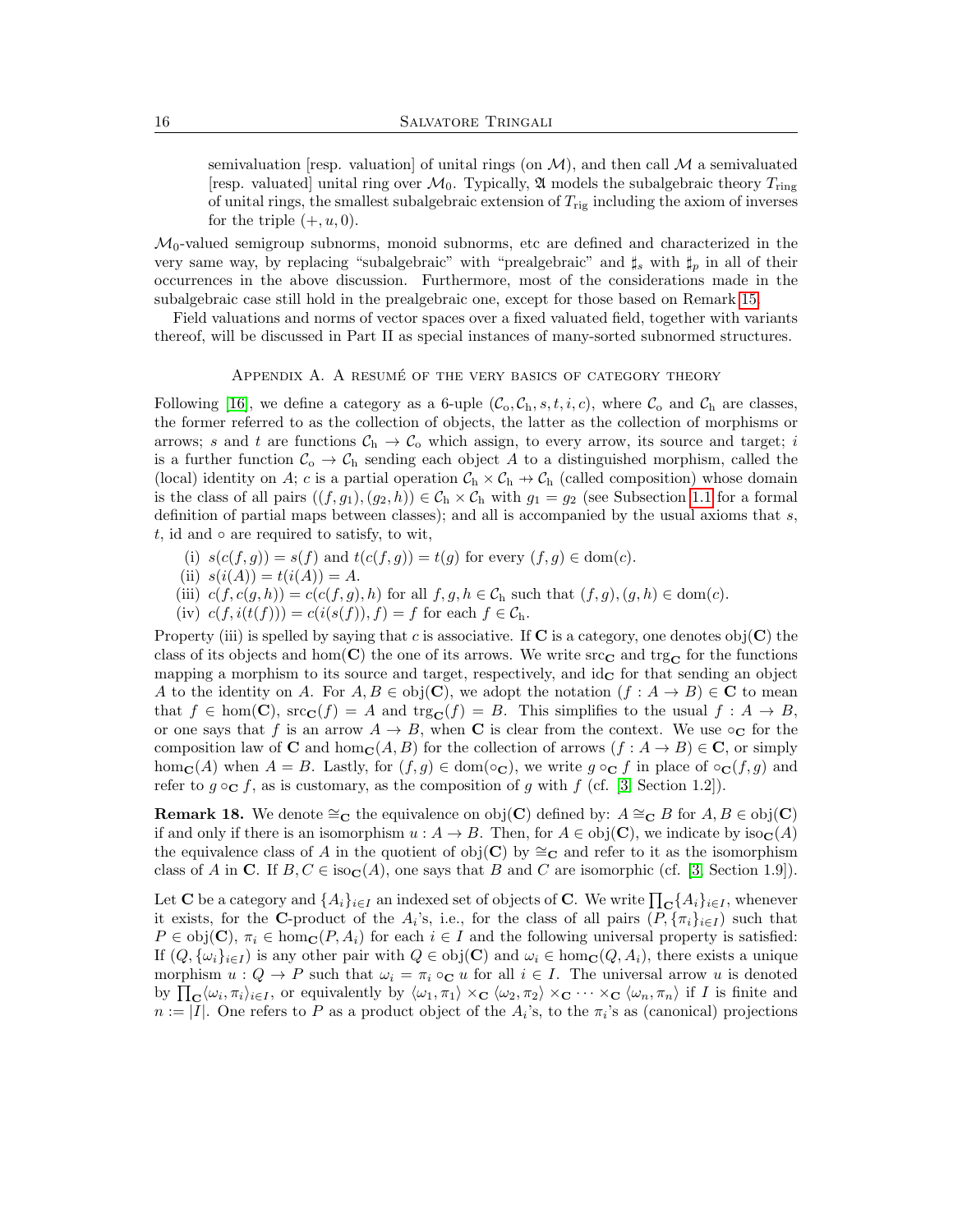from P, and to  $\mathbf{iso}_{\mathbf{C}}(P)$  as the isomorphism class of  $\prod_{\mathbf{C}}\{A_i\}_{i\in I}$  (cf. [\[3,](#page-17-5) Section 2.1]). If I is empty, P is interpreted as a terminal object of the category [\[3,](#page-17-5) Section 2.3].

<span id="page-16-0"></span>**Remark 19.** A fixed object in the isomorphism class of the product of the  $A_i$ 's can have infinitely many different classes of projections associated with it [\[3,](#page-17-5) Example 2.1.7.i]. Therefore, to avoid ambiguity, one should always specify which projections must be considered in a certain context. Nevertheless, when there is no need to make explicit reference to any particular set of projections or these are clear from the context, one writes  $P \in \prod_{\mathbf{C}} \{A_i\}_{i \in I}$  to mean that P is an object of **C** in a product pair  $(P, \Pi) \in \prod_{\mathbf{C}} \{A_i\}_{i \in I}$ .

Remark 20. If there is no likelihood of confusion, any explicit reference to C is dropped in the above notations or in others similar and one uses, e.g., ∘ in place of ∘ $\mathbf{c}$ ,  $\cong$  for  $\cong_{\mathbf{C}}$ , and so on. In particular, one writes  $\prod_{i\in I} A_i$  instead of  $\prod_{\mathbf{C}} \{A_i\}_{i\in I}$ . Moreover,  $\prod_{i\in I} A_i$  is denoted by  $A_1 \times A_2 \times \cdots \times A_n$  if I is finite and  $n := |I|$ , and indeed by  $A^n$  if the  $A_i$ 's are all equal to one same object A.

<span id="page-16-1"></span>**Definition 5.** Let  $\{A_i\}_{i\in I}$  be an indexed family of obj(C) and suppose that the  $A_i$ 's have a product. A relation on  $\{A_i\}_{i\in I}$  (in C) is then any pair  $(r, \Pi)$  for which  $(r: R \to P) \in \mathbb{C}$  is a monomorphism [\[3,](#page-17-5) Section 1.7] and  $(P, \Pi) \in \prod_{\mathbf{C}} \{A_i\}_{i \in I}$ . This is called an *n*-ary relation if *I* is finite and  $n := |I|$ , and indeed an *n*-ary relation on A if the  $A_i$ 's are all equal to one object A.

<span id="page-16-2"></span>**Remark 21.** If C has a terminal object  $\top$  and  $A \in ob<sub>i</sub>(C)$ , one refers to an arrow  $a \in hom(C)$ with  $src(a) \cong \top$  as a [global] point of A (cf. [\[5,](#page-17-6) Definition 5.1.4]) and defines a [global] point of C as any morphism  $a \in \text{hom}(\mathbb{C})$  such that  $\text{src}(a) \cong \top$ : note that a point is always a monomorphism [\[3,](#page-17-5) Definition 1.7.1]. We call src(a) the origin of a and write  $a \in A$  to mean that a is a point of A. With this in hand, pick a nonempty finite subcollection  $\{A_i\}_{i=1}^n$  of  $obj(\mathbf{C})$  and a family  $\{a_i\}_{i=1}^n$ of parallel points of **C** with  $a_i \in A_i$ . If  $(P, \{\pi_i\}_{i=1}^n) \in \prod_{i=1}^n A_i$ ,  $\varphi \in \text{hom}(P)$  and  $\varrho = (r, \{\pi_i\}_{i=1}^n)$ is a relation on  $\{A_i\}_{i=1}^n$ , we then use

- (i)  $(a_1, a_2, \ldots, a_n)$ <sub>II</sub> for the morphism  $\prod_{i=1}^n \langle a_i, \pi_i \rangle$ ;
- (ii)  $\varphi(a_1, a_2, \ldots, a_n)_{\Pi}$  in place of  $\varphi \circ \prod_{i=1}^{n} \langle a_i, \pi_i \rangle$ ;
- (iii)  $(a_1, a_2, \ldots, a_n) \in \varrho$  if there is a point  $\mu : \bullet \to \text{src}(r)$  such that  $\prod_{i=1}^n \langle a_i, \pi_i \rangle = r \circ \mu$ ,

where • is the common origin of the  $a_i$ 's and  $\Pi := {\{\pi_i\}}_{i=1}^n$ . Observe that  $\varphi(a_1, a_2, \ldots, a_n)_{\Pi}$ is still a point of  $\mathbf C$ , indeed parallel to the  $a_i$ 's: This is a trivial but fundamental property for the consistency of our approach, and we phrase it by saying that points and parallelism are preserved under morphisms. The notation is suggestive of the fact that a point can be regarded as a generalization of the set-theoretic notion of element. Any explicit reference to Π is omitted from it, to the degree of using  $\varrho$  in place of r, whenever the  $\pi_i$ 's are clear from the context.

<span id="page-16-3"></span>**Definition 6.** Assume C is a category with binary products and a terminal object  $\top$ , and hence with all finite products [\[3,](#page-17-5) p. 40]. Pick  $A \in obj(\mathbf{C})$  and let  $\rho$  be a binary relation on A. We say that  $\varrho$  is reflexive if  $(a, a) \in \varrho$  for every  $a \in A$ ; antisymmetric if, for all parallel  $a, b \in A$ , it holds that  $(a, b), (b, a) \in \varrho$  only if  $a = b$ ; transitive if, for all parallel  $a, b, c \in A$ , one has that  $(a, c) \in \varrho$ whenever  $(a, b), (b, c) \in \varrho$ . Then,  $\varrho$  is called a preorder (on the object A) if it is reflexive and transitive, and a partial order if it is an antisymmetric preorder: In the former case, we refer to  $(A, \varrho)$  as a preordered object of C; in the latter, as a partially ordered object, or pod.

These definitions are different from those analogously given for internal relations, especially in reference to the notion of congruence [\[17\]](#page-18-9). Yet, they are more than suitable for our purposes.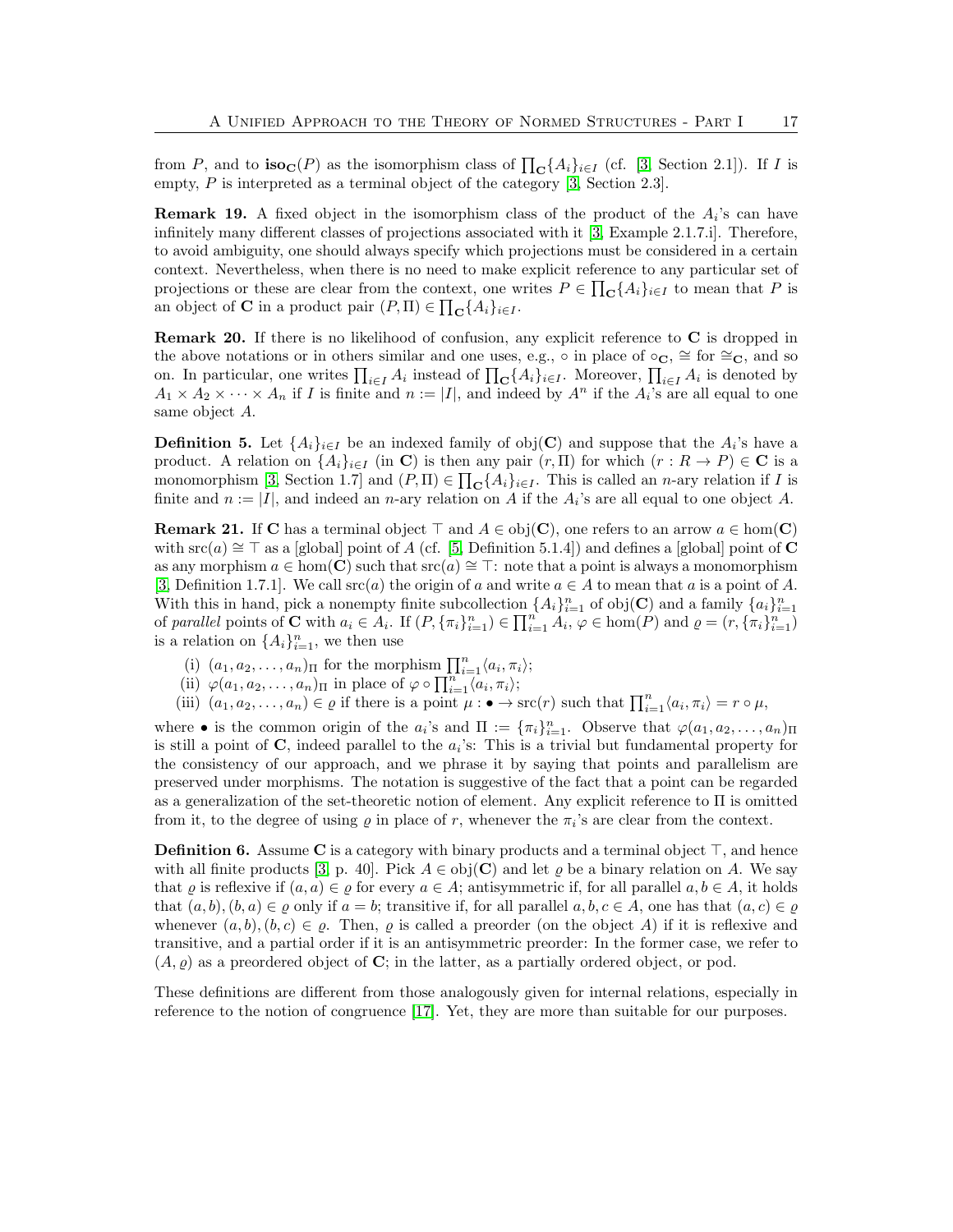Examples. Having fixed the bulk of the terminology and notation used here and in future work to deal with categories, we conclude this appendix by recalling the definition of a few basic categories that will be considered at several points in our work (cf. [\[1,](#page-17-4) Section 1.4]):

- $(c.1)$  **Rel**, the category having sets as objects and all triples  $\Re$  of type  $(X, Y, R)$  as morphisms, where X and Y are sets and R is a subset of the Cartesian product  $X \times Y$ . When this does not lead to confusion, we identify  $\mathfrak{R}$  with  $R$ . The composition of two relations  $R: X \to Y$  and  $S: Y \to Z$  is defined by the triple  $(X, Z, T)$ , where  $T \subseteq X \times Z$  and  $(x, z) \in T$  for  $x \in X$  and  $z \in Z$  if and only if  $(x, y) \in R$  and  $(y, z) \in S$  for some  $y \in Y$ .
- $(c.2)$  Set, the wide subcategory of Rel whose morphisms are functions (a subcategory S of a category **C** is said to be wide if  $obj(S) = obj(C)$ .
- (c.3) Pre(C), the category having as objects the preordered objects of a given category C with finite products and as morphisms all triples f of the form  $(\mathcal{P}, \mathcal{Q}, f)$  for which  $\mathcal{P} = (P, \rho)$  and  $\mathcal{Q} = (Q, \eta)$  are preordered objects of **C** and  $f \in \text{hom}_{\mathbb{C}}(P, Q)$  is such that  $(f(x), f(y)) \in \eta$  for all parallel points  $x, y \in P$  with  $(x, y) \in \varrho$ . We call f a monotonic arrow  $P \to Q$  and use f as a shorthand of f when there is no danger of confusion. The composition of two morphisms  $(\mathcal{P}, \mathcal{Q}, f)$  and  $(\mathcal{Q}, \mathcal{R}, g)$  is  $(\mathcal{P}, \mathcal{R}, g \circ_{\mathbf{C}} f)$ .
- $(C.4)$  **Pos(C)**, the full subcategory of **Pre(C)** whose objects are pods of **C**.

The local identities and the maps of source and target are specified in the most obvious way.

This completes our brief introduction to the categorical language. For anything else not explicitly mentioned here, the interested reader will be referred to the three volumes of Borceux's precious monograph [\[3\]](#page-17-5)-[\[5\]](#page-17-6).

# **ACKNOWLEDGEMENTS**

I am thankful to Prof. Gilles GODEFROY (IMJ, UPMC) for the afternoons spent with me on the board, and to Prof. Yvon Maday (LJLL, UPMC) and the Research European Agency for the opportunity of being in Paris and drawing inspiration and continuous stimuli for my research from the environment. Moreover, I am profoundly grateful to my former PhD advisor, Giovanni ANGIULLI (DIMET, Università di Reggio Calabria), and Andrea GAGNA (Università di Torino) for many fruitful discussions and their precious friendship, and also to Fosco Loregian (Universit`a di Padova), Giorgio Mossa (Universit`a di Pisa), Mauro Porta (Universit`a di Milano), and Giovanni VIGLIETTA (Università di Pisa) for suggestions and useful hints.

# **REFERENCES**

- <span id="page-17-4"></span>[1] S. Awodey, *Category Theory*, Oxford Univ. Press, 2010 (2nd ed.).
- <span id="page-17-1"></span>[2] N.H. Bingham and A.J. Ostaszewski, Normed groups: dichotomy and duality, CDAM Research Report Series, LSE-CDAM-2008-10, London School of Economics, 2008.
- <span id="page-17-5"></span>[3] F. Borceux, Handbook of Categorical Algebra 1 - Basic Category Theory, Vol. 50 of the Encyclopedia of Mathematics and its Applications, Cambridge University Press, 1994.
- [4] F. Borceux, Handbook of Categorical Algebra 2 Categories and Structures, Vol. 51 of the Encyclopedia of Mathematics and its Applications, Cambridge University Press, 1994.
- <span id="page-17-6"></span>[5] F. Borceux, Handbook of Categorical Algebra 3 - Categories of Sheaves, Vol. 52 of the Encyclopedia of Mathematics and its Applications, Cambridge University Press, 1994.
- <span id="page-17-0"></span>[6] S. Bosch, U. Güntzer, and R. Remmert, Non-Archimedean Analysis, Springer-Verlag, 1984.
- <span id="page-17-2"></span>[7] A. Buffa, Y. Maday, A.T. Patera, C. Prud'homme, and G. Turinici, A Priori Convergence of the Greedy Algorithm for the Parametrized Reduced Basis, Math. Mod. Num. Anal., Vol. 46, No. 3, pp. 595-603, 2012.
- <span id="page-17-3"></span>[8] G.S.H. Cruttwell, *Normed Spaces and the Change of Base for Enriched Categories*, Ph.D. thesis, Dalhousie University, 2008.